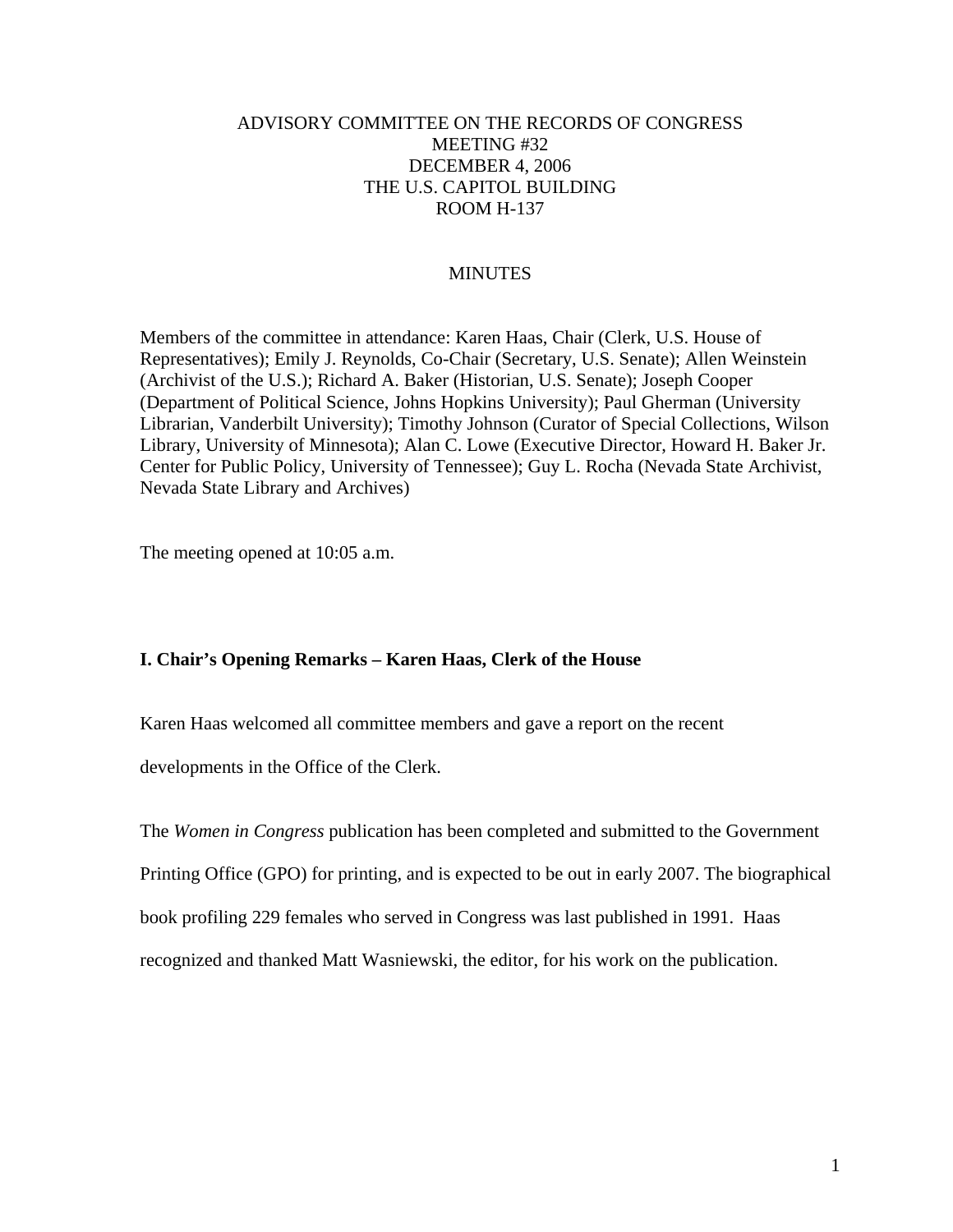The Oral Histories project started in 2004 continues. To date there are approximately 60 hours of audio and video of longtime House employees. Kathleen Johnson is the person responsible for getting this project incorporated into the office operations.

Haas also noted the recent C-SPAN special programs on the Capitol. They first aired in June 2006, and again over the Thanksgiving holiday. The film contains footage of many areas of the Capitol that are never seen by the public. Haas thanked the staff at the Architect of the Capitol, as well as House and Senate staff, for their participation in a wonderful film.

Haas mentioned that the most important item on the agenda, the approval of the *Fourth Report,* would be discussed later in the meeting.

## **II. Recognition of Co-Chair – Emily Reynolds, Secretary of the Senate**

Haas recognized the Secretary of the Senate, and co-chair of the Advisory Committee, Emily Reynolds. Haas thanked Reynolds for her helpfulness and for a wonderful year.

Reynolds acknowledged that working with the Advisory Committee, working with Jeff Trandahl, former Clerk of the House, and working with Karen Haas this last year had been one of the highlights of her tenure as the Senate's 31<sup>st</sup> Secretary. She thanked Haas for all that she learned from her, particularly regarding the Capitol Vistor Center (CVC).

Reynolds spoke first about two of the most recent publications from the Senate Historical Office. The first, *200 Notable Days*, is an outgrowth of the historical minutes that Dick Baker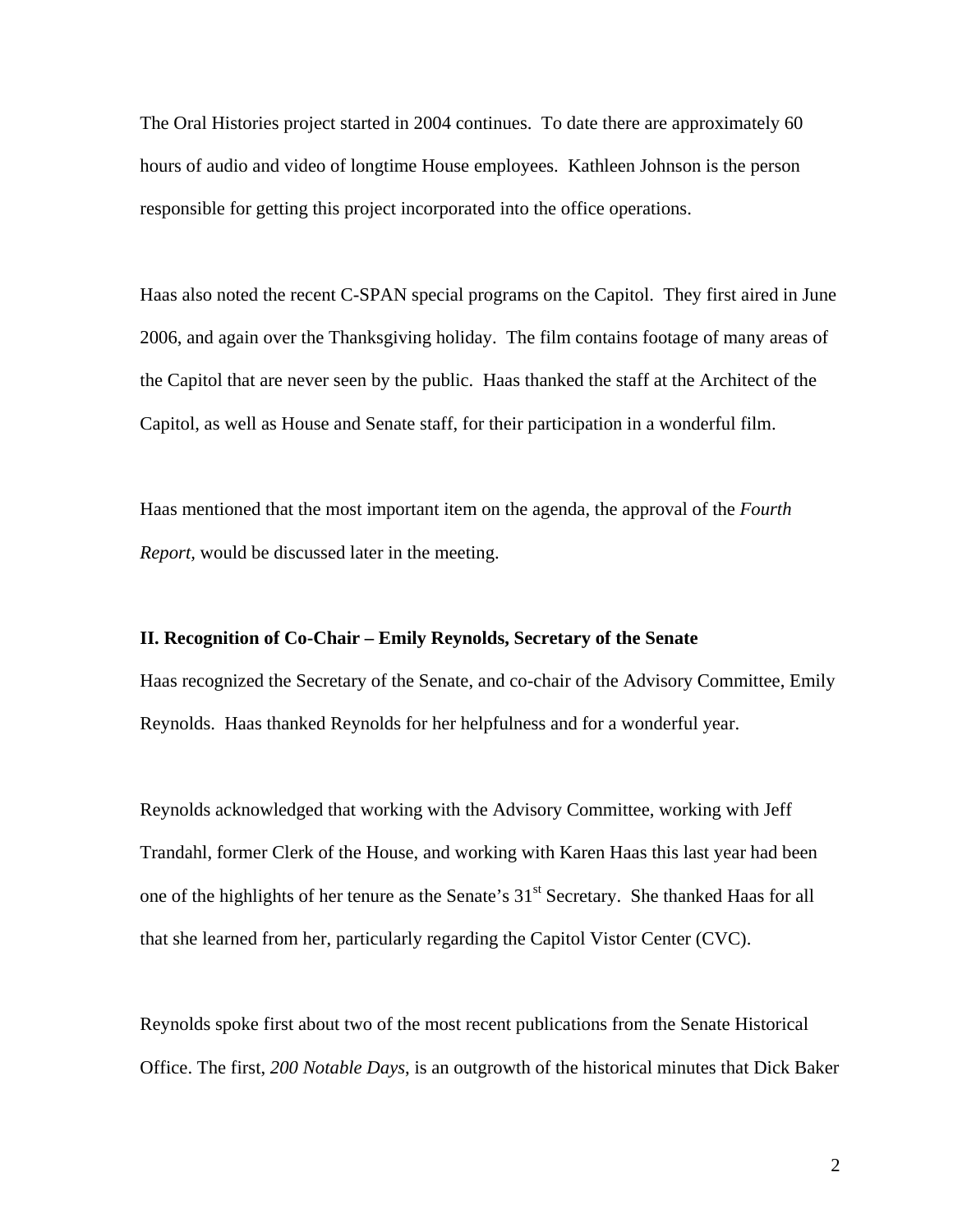has delivered for some time for the Democratic Caucus at their weekly policy luncheons. She thanked Dick and his incredibly able team. Reynolds also acknowledged the GPO for an incredible job in the design and manufacture of the publication. Reynolds noted that it is a wonderful treasure, which she presented to all members of the Senate. She also wanted the Advisory Committee members to have a copy as well. The publication is available in the Senate gift shop.

The second, published in time for the new member orientation, is the *New Members Guide to Traditions of the United States Senate*. Reynolds remarked that the folklore of institutions combines elements of myth with day-to-day life and activity. It is intriguing for new members as well as the general public. Reynolds again thanked Dick Baker's team, noting that he inspired the work, and thanked the GPO for yet another outstanding job. Baker added that it would not have been possible without Reynolds' support.

Reynolds then thanked the Archivist of the United States, Allen Weinstein, for hosting an evening event and a lovely supper for the newly-elected Senate members. The senatorselect were here for four days. The election was Tuesday, they arrived on the following Monday, and eight of the ten new members were able to participate in a tremendous evening at the Archives. They toured the "treasures" vault with Richard Hunt. Reynolds wanted the new senators to see the documents that have driven the history of the country, and the United States Senate, and to make that link particularly after the campaigns they had all been through. Reynolds wanted the senators to have an understanding of the history that preceded them, and noted that the evening was magical in many ways.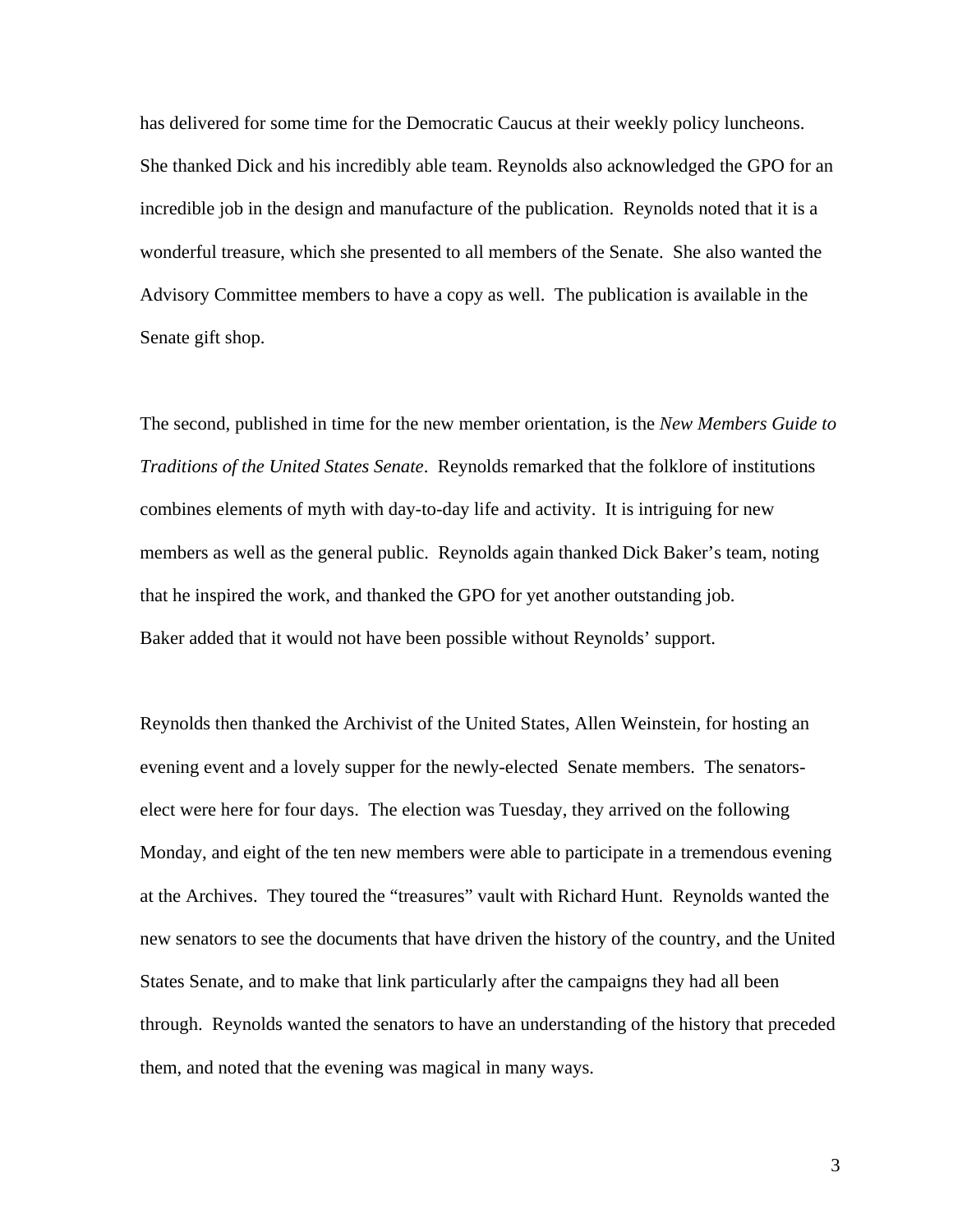Reynolds discussed the tax issues relating to members' papers, noting that as much as one gets accomplished in the course of the year, there are some things that are left on the table. The issue will continue to be addressed by her successor and Karen Paul.

Reynolds then introduced her successor, Nancy Erickson. She predicted a smooth transition having worked with Erickson the last four years when Erickson was in Senator Daschle's office and in the Sergeant at Arms operation where they spent many hours working together on the CVC. Reynolds noted it has been a great working relationship and Erickson is a tremendous pick.

Reynolds ended with profound thanks and gratitude to all and stated that it had been a wonderful four years and she would never have dreamed that the Archives and this Advisory Committee would have captured her imagination as much as it had.

# **III. Recognition of the Archivist of the United States – Allen Weinstein**

Haas recognized Allen Weinstein and thanked him for his support of the Committee and on other special projects.

The Archivist began by saying how extraordinary it has been working with Emily Reynolds and Karen Haas. It has meant a great deal to him and his colleagues at the Archives and he thanked them both.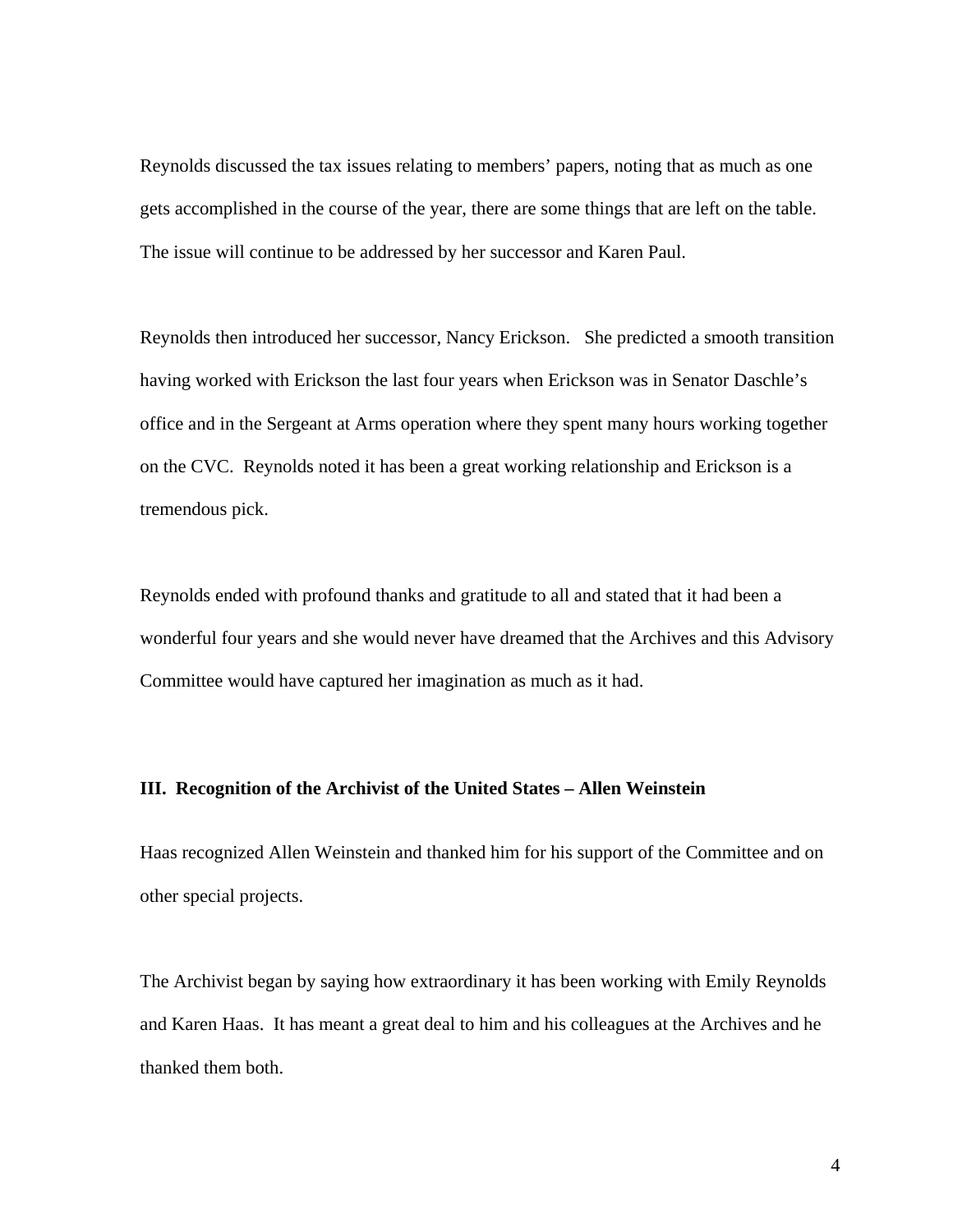Weinstein announced that the National Archives is becoming a supporting institutional member of the Association of Centers for the Study of Congress (ACSC).

He also reported on the flood at the Archives on June 25 and the busted-pipe crisis at Suitland that resulted in 40,000 boxes of wet records. The McGowan Theater was closed approximately 16 weeks and since reopening has had more visitors than the previous year.

The Archivist then briefly summarized the activities of the National Archives. He reported on the reclassification of documents and announced that 53 percent of records removed are now publicly available. Of these reshelved documents, only 46 percent have redactions. There are new procedures in place—the results of cooperation between the intelligence agencies and the public interest groups—which should address and resolve the problems of the past.

Lockheed Martin and the National Archives are working together and moving forward with the Electronic Records Archives. The goal is to have the first increment in place by the end of 2007.

The National Archives also created a new ten-year strategic plan. A new strategic goal is the agency's commitment to the promotion of civic literacy and education. Every facet within the National Archives, including records centers, regional archives, presidential libraries, and centers in Washington, are engaged in major educational activities. The National Archives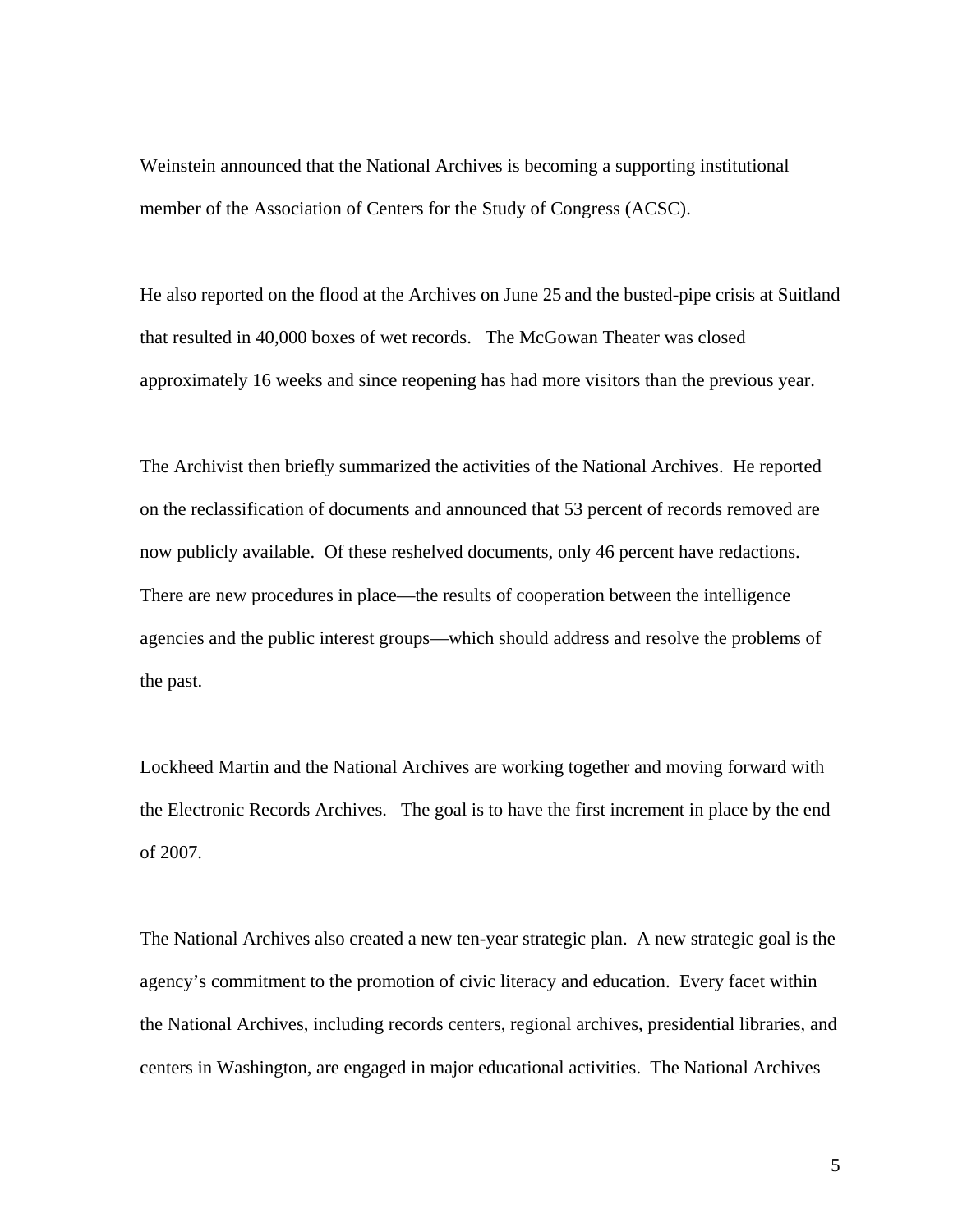recently hosted 300 delegates to the National Council for the Social Studies, the premier organization for teachers.

The Archivist then held up a new NARA publication entitled "Federal Records Relating to Civil Rights in the Post World War II Era." He also brought to the Committee's attention a recent issue of the *Public Historian* which has a number of articles on Presidential libraries, primarily the Nixon Library which will open as soon as a budget is confirmed. Tim Naftali, the new director, has taken over the programs at the Nixon Library and the transition is smooth.

The Archivist shared information for those interested in the Archives exhibits, including the catalog for the "Eyewitness" exhibit, and urged members of the committee to visit the National Archives.

Karen Haas thanked the Archivist and the staff at the Archives for their assistance and expertise.

#### **IV. Approval of the Minutes of the Last Meeting**

Haas moved to approve the minutes from the last meeting and asked if there were any corrections. Her motion was seconded and the minutes were approved as written.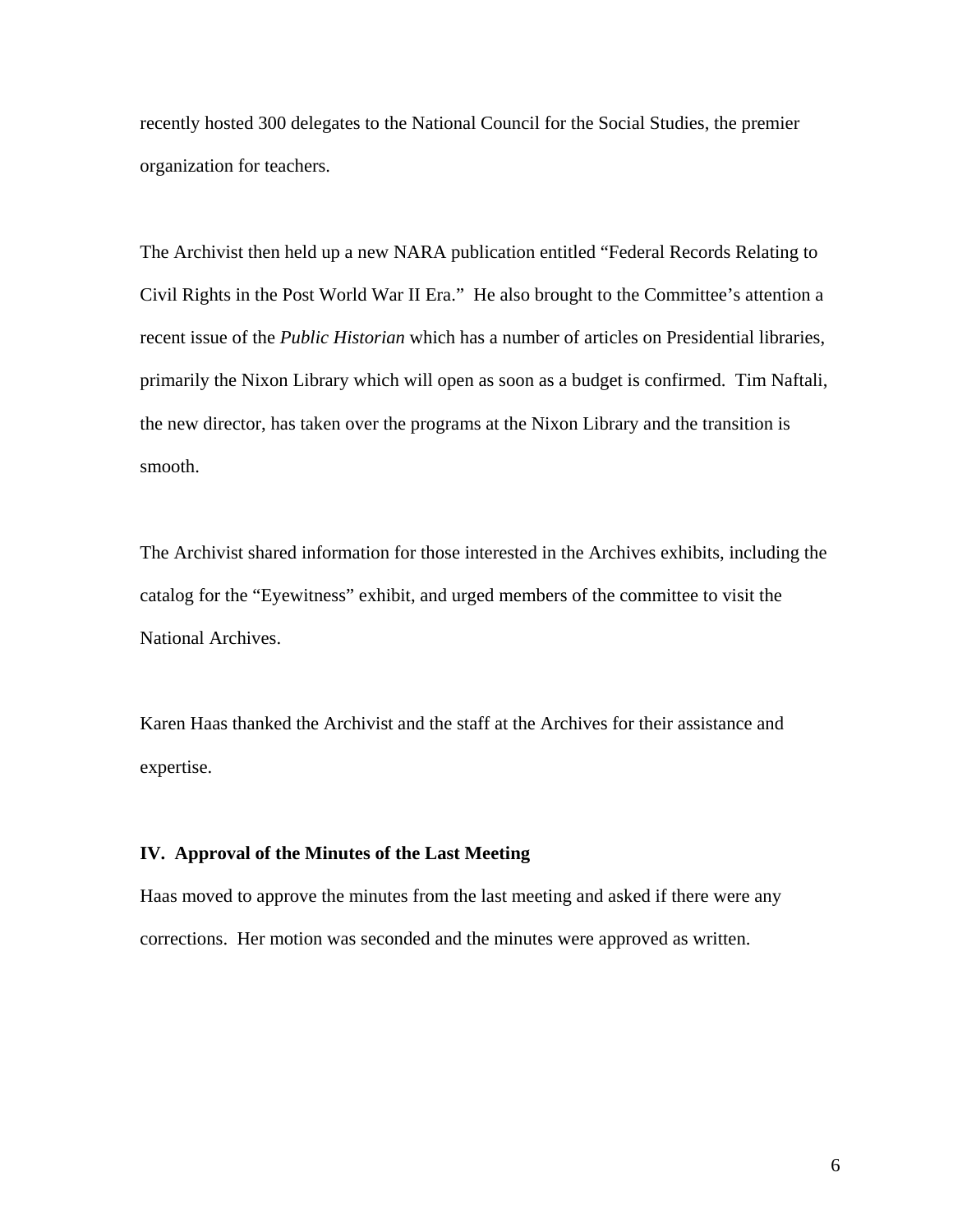### **V. Reflections of parting members**

With the approaching end of the 109<sup>th</sup> Congress, Haas invited Advisory Committee members to take a few minutes to share any reflections with the group before moving to the next order of business.

Joe Cooper commended Allen Weinstein and the National Archive for what they had done with respect to congressional records, but also for joining the ACSC. He suggested that for future congressional research this committee can be most helpful if it is involved in working with the ACSC. The Archives' membership in the ACSC has important symbolic and substantive value.

Guy Rocha thanked Karen Paul for helping with the problem he had in his state with the tax issue and helping to find a solution for a former member's papers. He hopes that legislation will be passed to provide greater incentives for the preservation of congressional papers.

Paul Gherman said that it has been a privilege to serve on the committee and a wonderful learning experience. One of the things that most impresses him is the tremendous challenge we face, especially in the digital area. He observed that the digital history of our nation is at risk and that a great deal more attention must be brought to the issue. The National Archives and the university community must find a way to coordinate its activities in this critical area.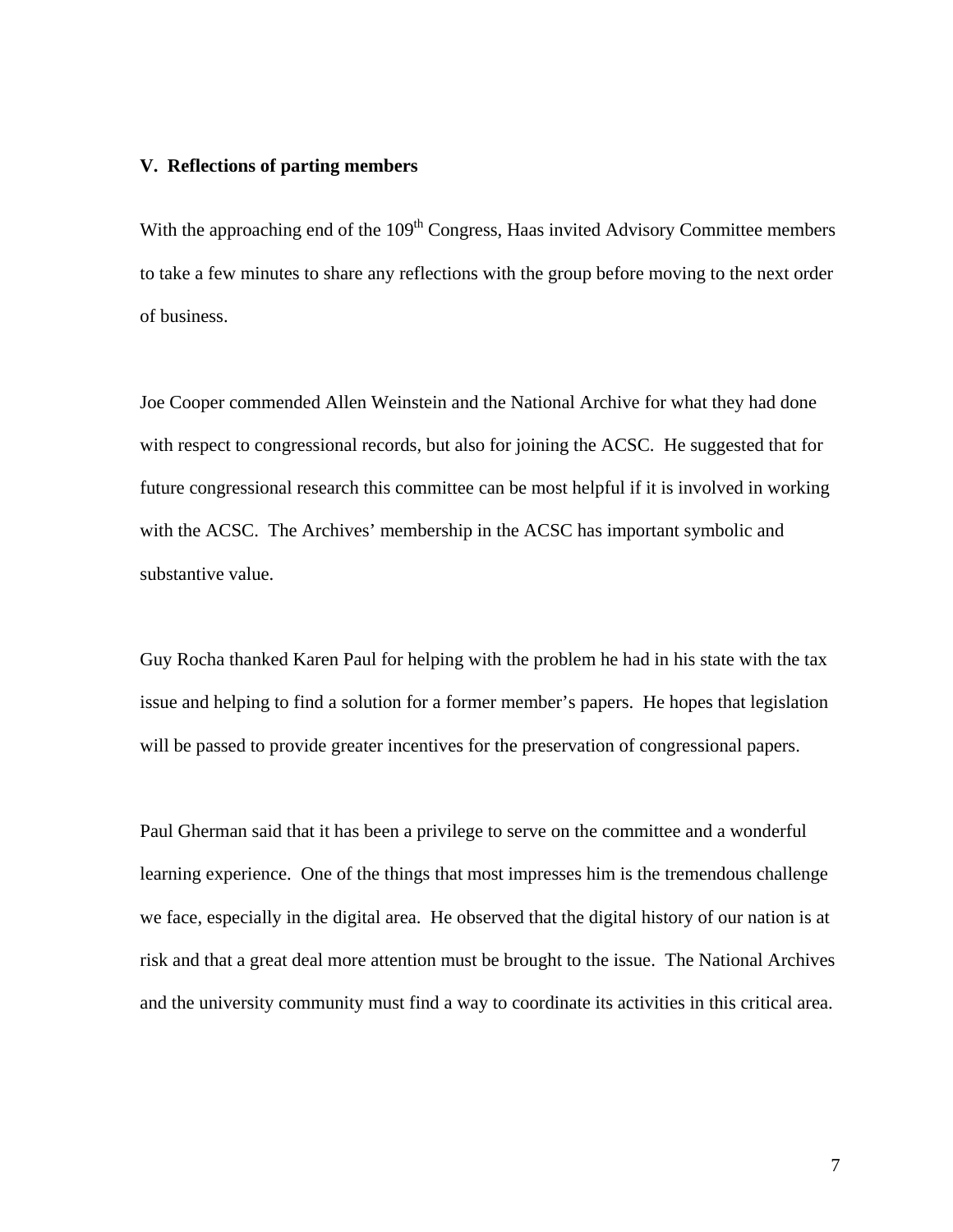Emily Reynolds thanked Gherman, her appointee, for his service and noted that Vanderbilt University is recognized as a premier, national institution.

Alan Lowe said that it had been a privilege for him to serve on the committee, and it had been an honor to work with all of the members of the committee under the leadership of Karen Haas, Jeff Trandahl, and Emily Reynolds. It was a joy being part of a committee that actually accomplished important things with a very critical focus. Lowe agreed with Joe Cooper's point about working with the ACSC and fostering the growth of that group.

Lowe thought that the committee had touched on a lot of subjects in past meetings. He thanked Richard Hunt, the Director of the Center for Legislative Archives, and his staff for their fantastic work.

Lowe said he thought that in addition to talking about the preservation and access of records there should be more thought about use of the records. You can make records as accessible as possible, but in the end you want people to use the records. The Baker Center, other congressional centers here in Washington, and Presidential Libraries need to focus in the future on getting more students and scholars using the materials.

Looking to the future, how can we make connections between congressional papers and other types of papers, for example presidential papers and scientific papers? We are now trying to determine at the Baker Center, as we talk about public policy and nuclear energy, who are the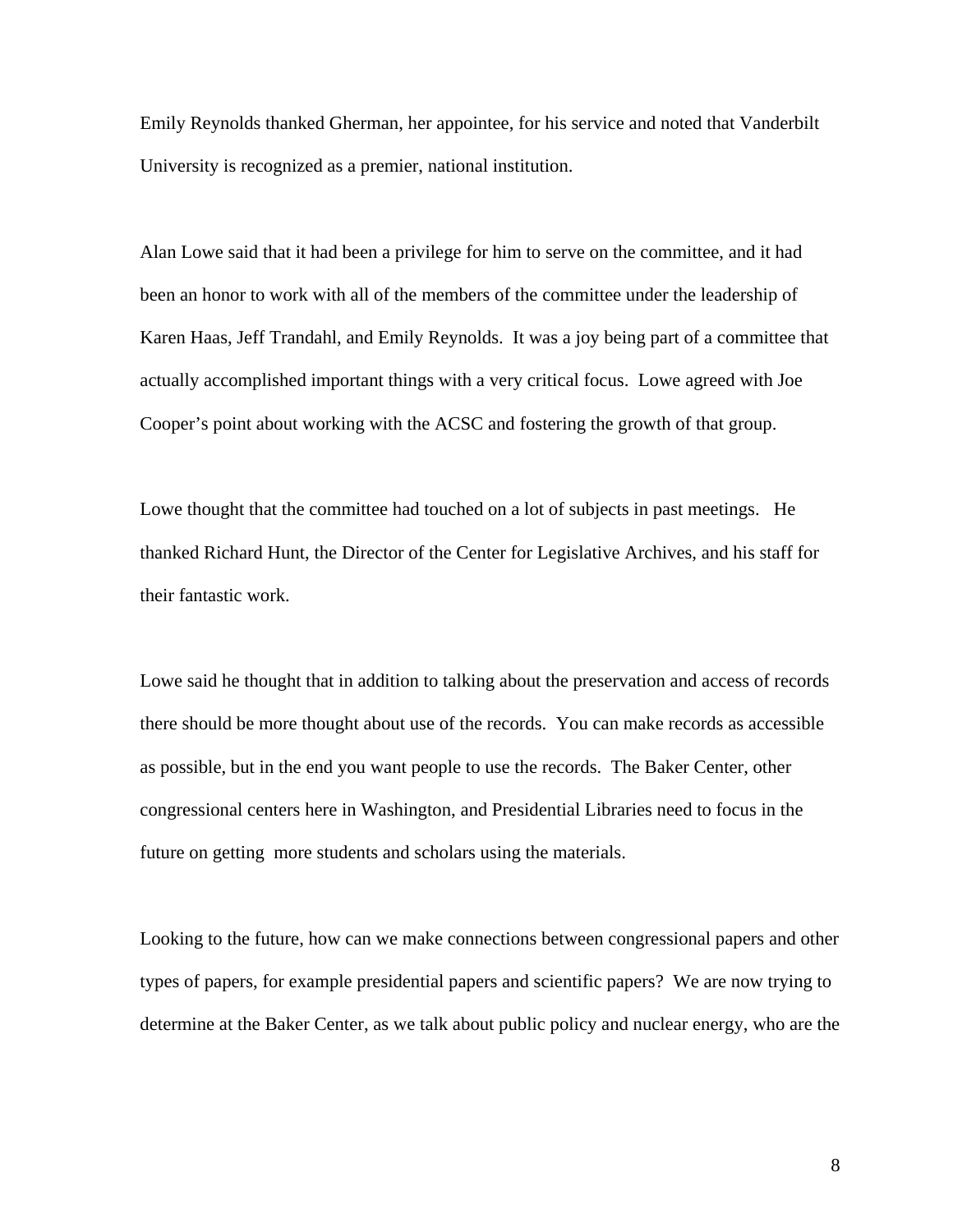interested parties—and where are the papers—that must be consulted to cover the broad range of interests in a field of such great importance.

Emily Reynolds thanked Alan Lowe on behalf of Senator Frist for his service on the committee. She noted that it was important to her to have the University of Tennessee represented at the table. As a point of personal pride, and having worked for Howard Baker, Reynolds remarked that it is wonderful to see Lowe's work at the Baker Center.

Tim Johnson began by mentioning two very special Richards, (Richard Baker and Richard Hunt) and how much he has enjoyed working the last eight years with both of them. It has been a very special time not only working with Baker and Hunt, but also with Karen Paul.

Johnson said one of the important things he would take from the experience is the joy of seeing more and more material available on the Internet, and seeing more people involved with, and aware of Congressional records.

Johnson's recommendation to new committee members, now that the committee is old enough and there are members who have an institutional memory of the work of this committee, is to use that expertise, that reservoir of experience, as a resource. Johnson said he would continue to track the progress of the committee. He then thanked Reynolds and Haas and said it had been a joy to work with them.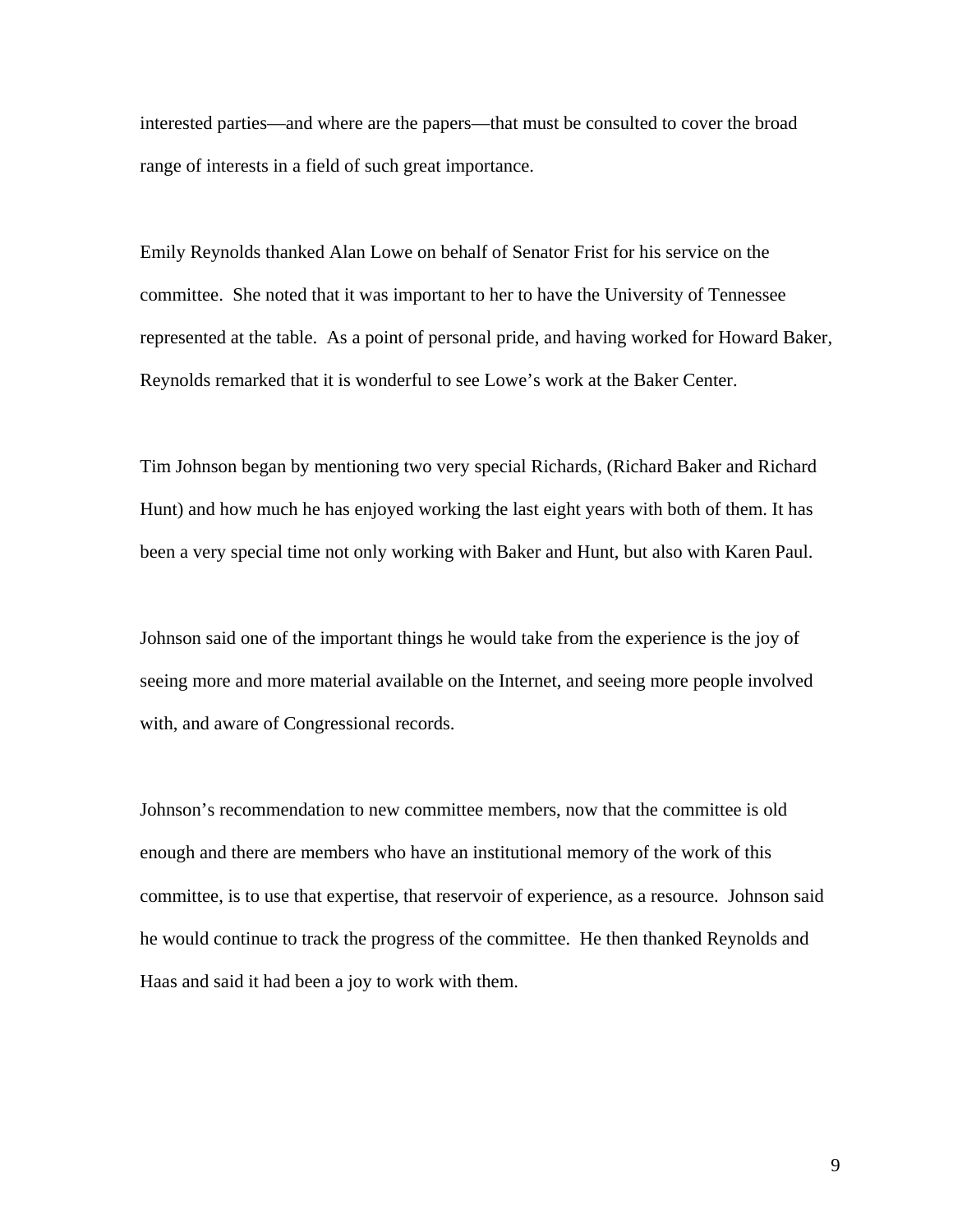Dick Baker commented that this committee has really been a spark plug ever since its first meeting in 1991. We have been privileged for the past sixteen years to have people who were at the top of their professions, and people with good ideas and insights, on the committee. Baker suggested that to appreciate the value of the Fourth Report, and more broadly the work of this committee and how it has matured, look on the Archives website at the First Report as a point of comparison. The committee has come a long way.

Baker commented that the work of this committee made it possible for the ACSC to develop, and the committee helped the National Archives develop the excellent Center for Legislative Archives. He never tires of saying that when he was first involved with the National Archives, there were two people in the old Archives that had responsibility for the records of Congress. And their responsibility was to make sure that the committees knew that someone wanted to get in to use those records, even if the records dated from the 1850's, and to make sure that the committees granted access. It was not the welcoming, open-arms approach that Weinstein and his immediate predecessors have created.

Haas mentioned that Susan Palmer was not able to attend the meeting, but she wanted to thank Palmer and Tim Johnson for all of their work on the committee. Concurring with Dick Baker, she said that one of the things that impressed her in the short time she has been on the committee is the input given by the committee and reflected in the Fourth Report.

Richard Hunt read Susan Palmer's email. "I've served on the Advisory Committee since 1999. In these eight years I've seen many people come and go and many important issues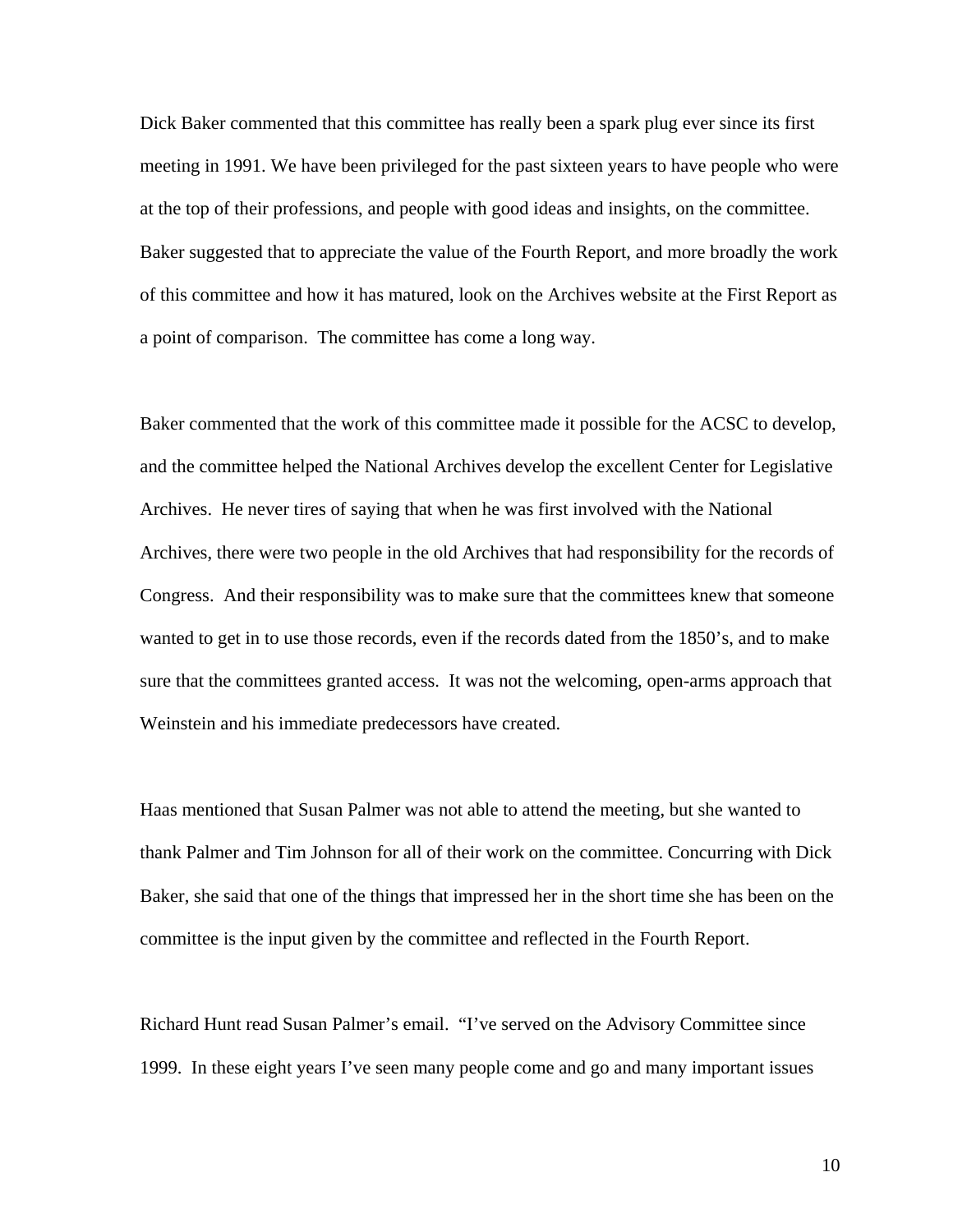addressed. I truly believe that I've learned from all of you as much as I've given. It has been an honor to have served on this important committee. I wish you all the best in your future endeavors and look forward to seeing the CVC spring to life in the near future. It will be exciting to see our work reflected in the wonderful new exhibit on the history of Congress. Thank you for many wonderful experiences that I will always remember."

**VI. Advisory Committee on the Records of Congress Fourth Report – Robin Reeder**  Haas recognized Robin Reeder, the House Archivist, to talk about the Fourth Report and any changes that have been made.

Reeder reported that during the last meeting in June, we received very good feedback from the committee regarding changes to the Fourth Report. A copy of those changes is included in your packet. The bulk of the changes were regarding the recommendations and their status. They were extensively updated and regrouped into categories of Records Management, Preservation, and Access. The Preservation recommendations were prioritized. The Center for Legislative Archives included extensive updates regarding its activities, especially on the recent floods. The publication will be printed in January.

Haas thanked Robin Reeder, Karen Paul, the Center for Legislative Archives, and all those involved with producing the Fourth Report. Haas opened the floor for discussion of the Fourth Report.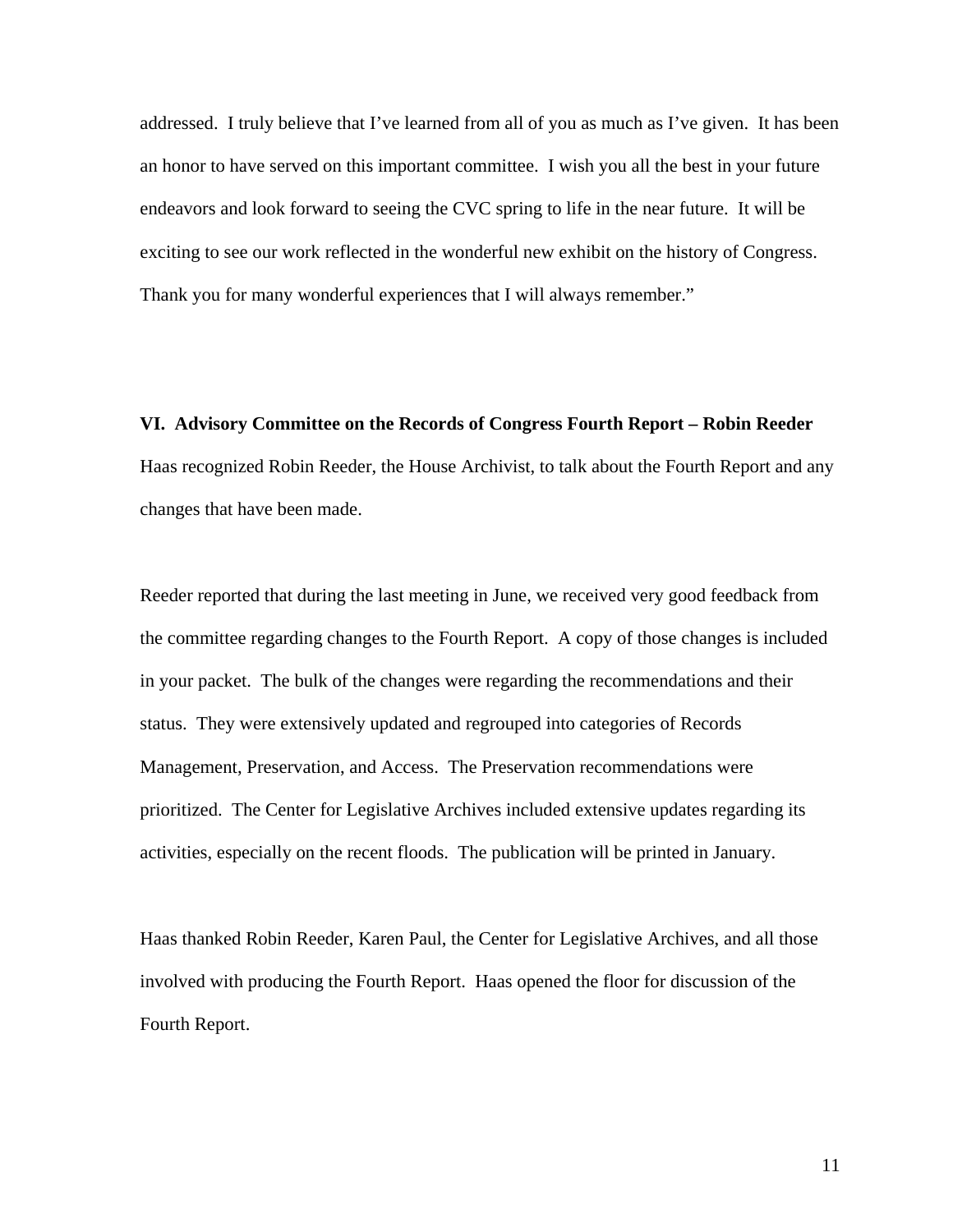Reynolds suggested having the opening date for the CVC read either late 2007 or early 2008. Also, Reynolds asked for confirmation of the 600-seat cafeteria number.

Joe Cooper said that being a member of the committee was enjoyable, but the completion of the Fourth Report was facilitated by the work of people like Reeder and others who wrote an excellent report.

Tim Johnson asked about the status of the CVC film.

Haas reported that the film is in the final stages of production. Some of the CVC staff, the House and Senate Historians, and House Curator have viewed the film. Congressional Preservation Commission (CPC) members will have an opportunity to look at the film this week and provide feedback.

Tim Johnson asked if the film would be digital and available on DVD, or mounted on the CVC website so that it could be accessed remotely.

Haas responded that the film will be done in HDTV. Digital and web access is currently in the development stage. One of the keys to this whole project is the educational component of the website. At this point in time, Haas is not aware of any final decisions regarding the educational site, but thinks as the website is developed for the CVC they will consider making the film available via the Internet.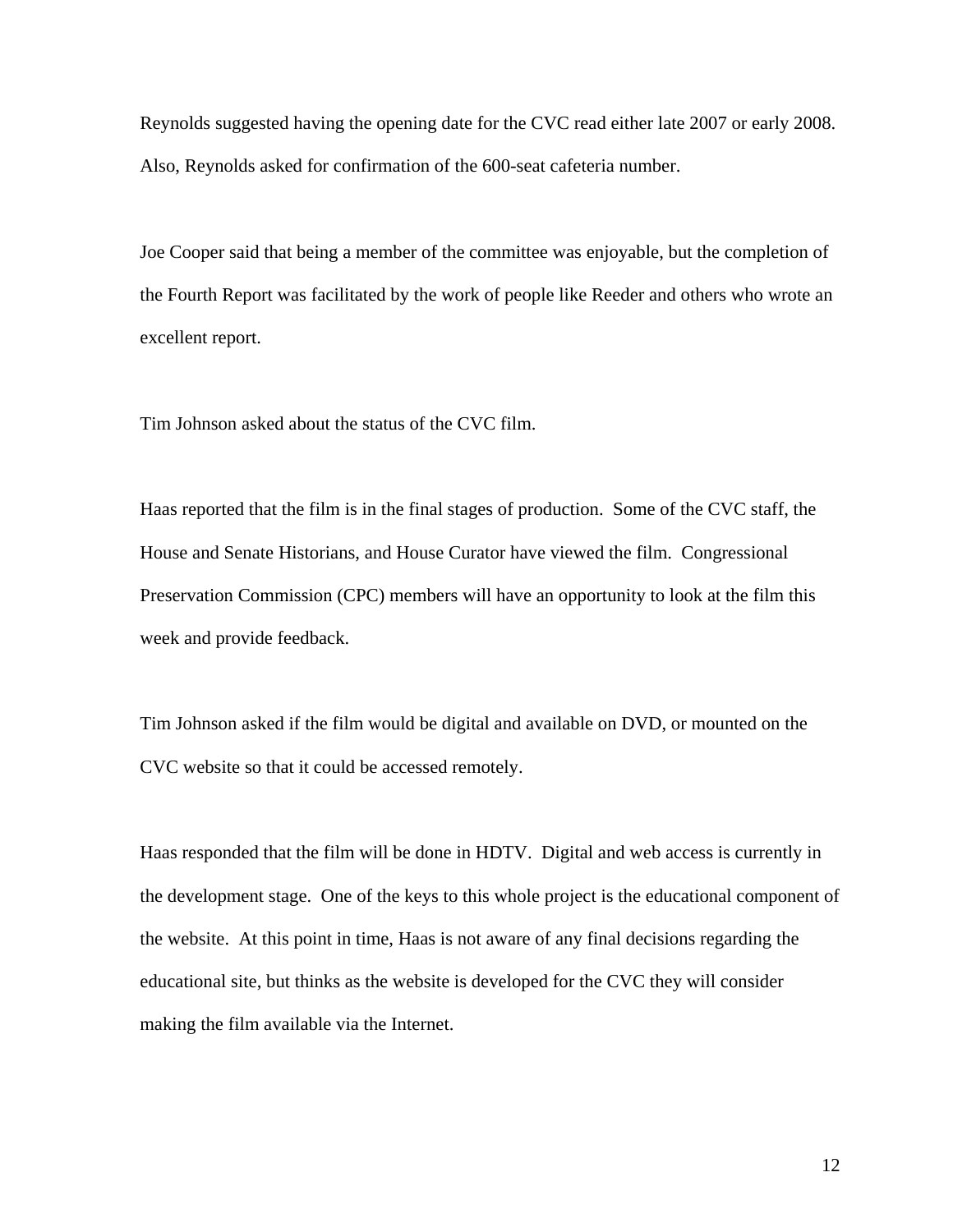Reynolds noted that Nancy Erickson, Senator Reid's appointee, is very knowledgeable about CVC construction and operational issues. The report is a very accurate, well-written summation. There are no surprises in terms of the exhibits and the film, as Marty Sewell has been a driving force on the project.

Haas called for a motion to approve the Fourth Report. It was so moved, seconded, and approved.

# **VII. Congressional Papers Roundtable Report – Karen Paul**

Haas recognized Karen Paul to talk about the Congressional Papers Roundtable (CPR). The annual conference for the Society of American Archivists (SAA) was held in Washington, DC, this past August. The CPR had some special events prior to the conference that Karen Paul will talk about.

Paul said it was an enriching experience that started at the Manuscripts Division of the Library of Congress (LOC), and although the LOC does not typically collect modern congressional papers, it did receive the 3000-box collection of Daniel Patrick Moynihan. Details from LOC about the processing of the collection were impressive, and Paul stated that it offered a worthwhile model for those working in archives and repositories. LOC did a wonderful job of working with historians and shaping the finding aid to the collection.

The other interesting thing is that LOC accepted the constituent mail contained in the Moynihan collection. The value of constituent mail is an open issue, but the LOC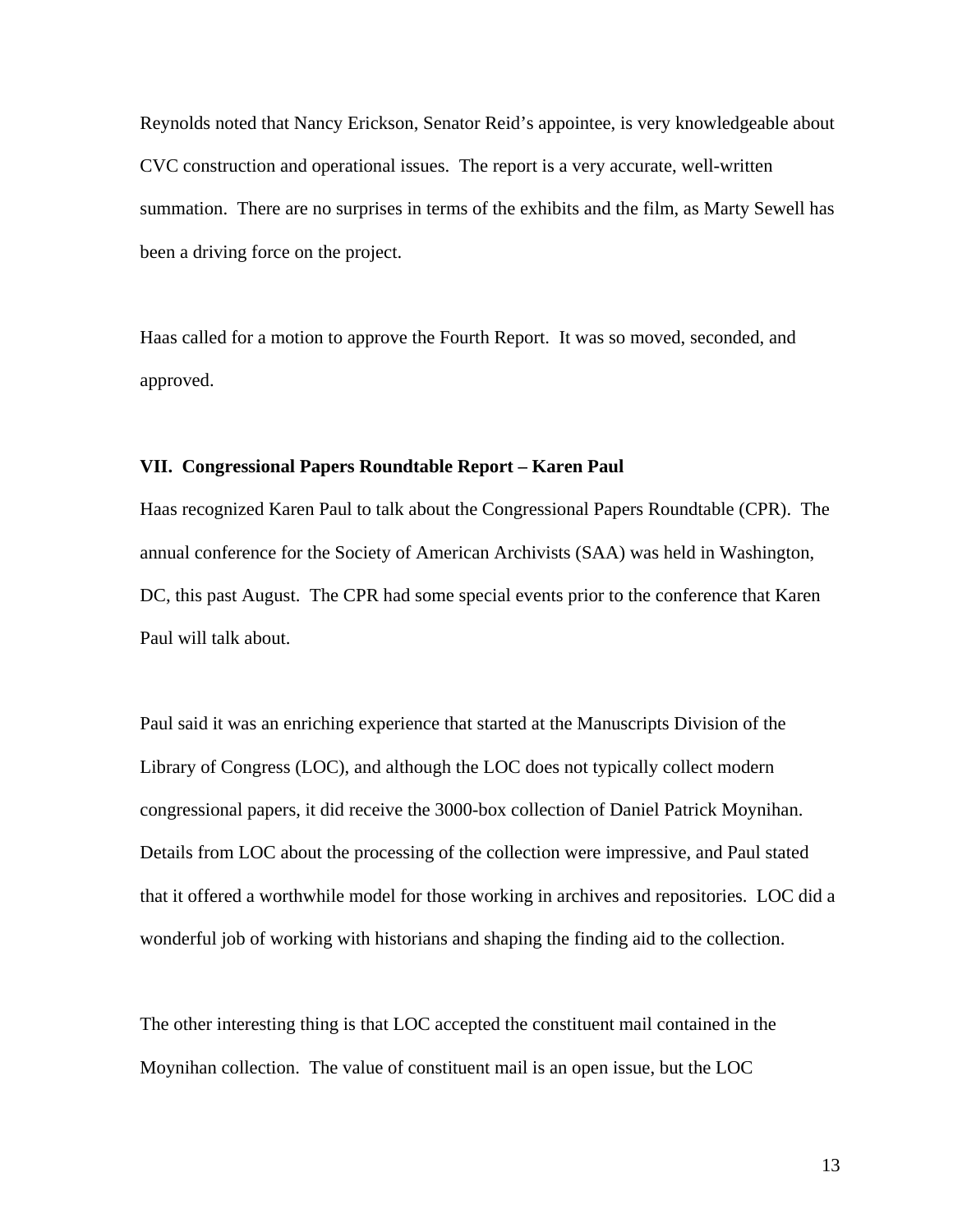Manuscripts Division found it useful in processing the rest of the collection, because the mail was much better organized than the staff files. They gave a wonderful tip on soliciting collections. Paul said that as long as she had been involved in the process of identifying and selecting papers repositories, she was still amazed to find that some institutions with an interest in congressional papers fail to contact prospective donors. All would benefit by talking with John Haynes at LOC about the process followed to solicit collections in general.

Concerning the knotty issue we have been dealing with on the gift tax policy on members' papers, it was noted that the LOC does accept collections on deposit and has no problem doing so. Paul said she knew a lot of institutions in the states seem to have a problem with this approach, but if the Library can do it maybe we all need to seriously consider it. The real concern is that a collection might be withdrawn before the deed of gift is actually signed. LOC includes a clause in the deposit agreement that says if the material is withdrawn the donor is responsible for reimbursing the Library.

The second interesting presentation at the LOC was on their project that started in 2000 as a pilot project, on collecting and preserving websites. They assembled a team to evaluate, select, collect, catalog and provide access to websites. They initially focused on U.S. elections. Later, the project was expanded to include the Iraq War, September 11, Supreme Court nominations, health care, terrorism, e-journals, political blogs and non-profit advocacy groups. Election sites have also been expanded and they now include third party candidates, animated cartoons on the JibJab website, and campaign site companies used by low-budget candidates. This material is available at loc.gov/webcapture.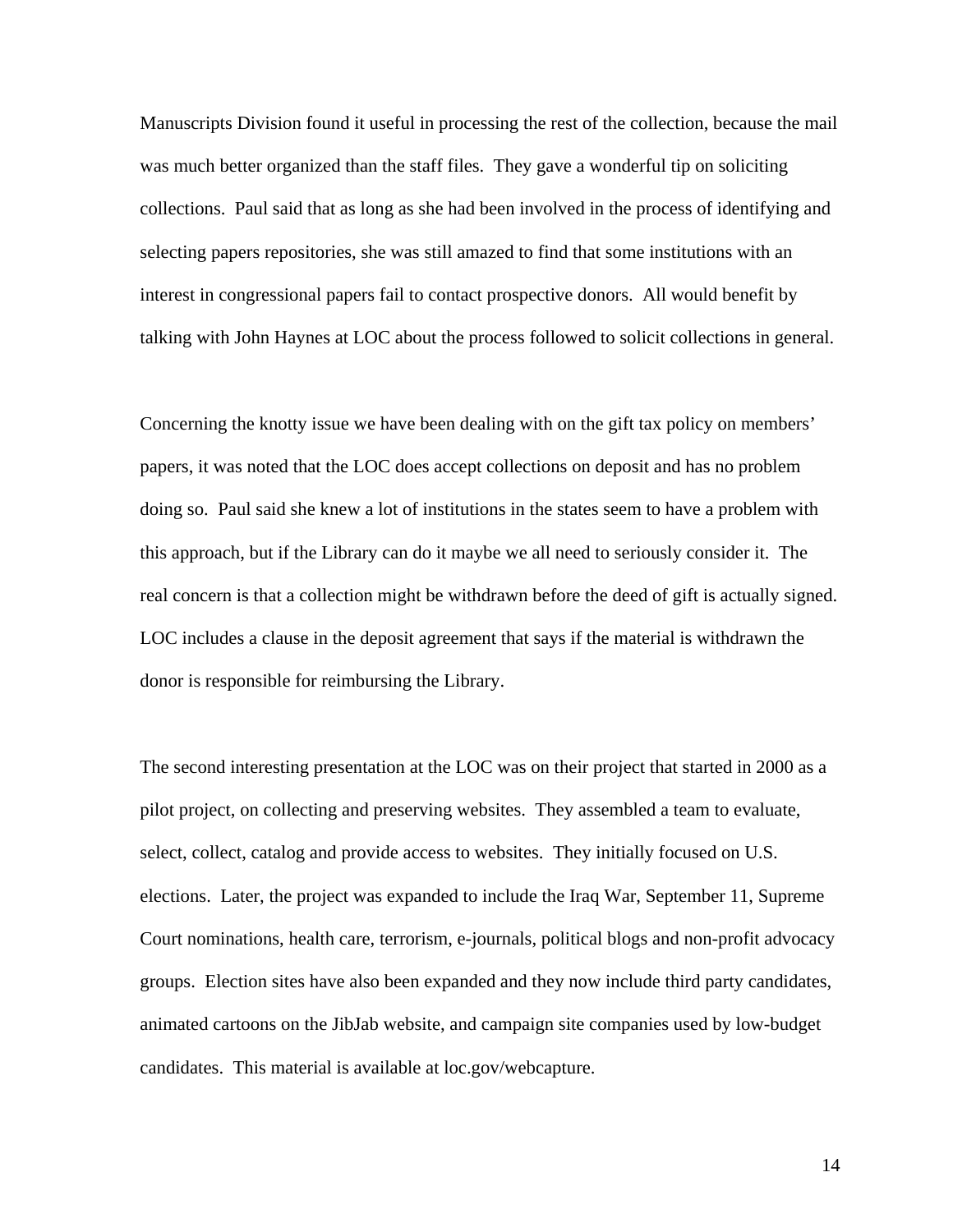The CPR next convened to Senate offices to have a demonstration of an electronic records system. It was an opportunity to see first-hand what some of the Senate offices are doing with electronic filing, and helped de-mystify the process and prepare archivists for the electronic records they will ultimately acquire in members' collections.

The CPR reconvened at the Center for Legislative Archives and had three wonderful sessions there. Elizabeth Butler, working on the Homeland Security archiving project, with Megan Gorskii, who is working on the Hurricane Katrina investigation, presented a session on managing e-records in the committee. This was useful for both federal and non-federal archivists. Of particular interest in that session was the report by Butler that about fifty percent of the staff advisory memos exist only in emails. Butler reported that she now processes the electronic records first, in order to make sense of the paper files.

Bob Spangler (NARA) gave a presentation on the status of ERA, and NARA exhibit staff provided a tour of the "Public Vaults."

Paul thanked Alan Haeberle, president of the CPR, Senator Hatch's archivist, and the LOC manuscripts department staff and their web capture team for the presentations. She also thanked the Center for Legislative Archives, Richard Hunt, Director, and staff for showing some of the legislative "treasures" to the group.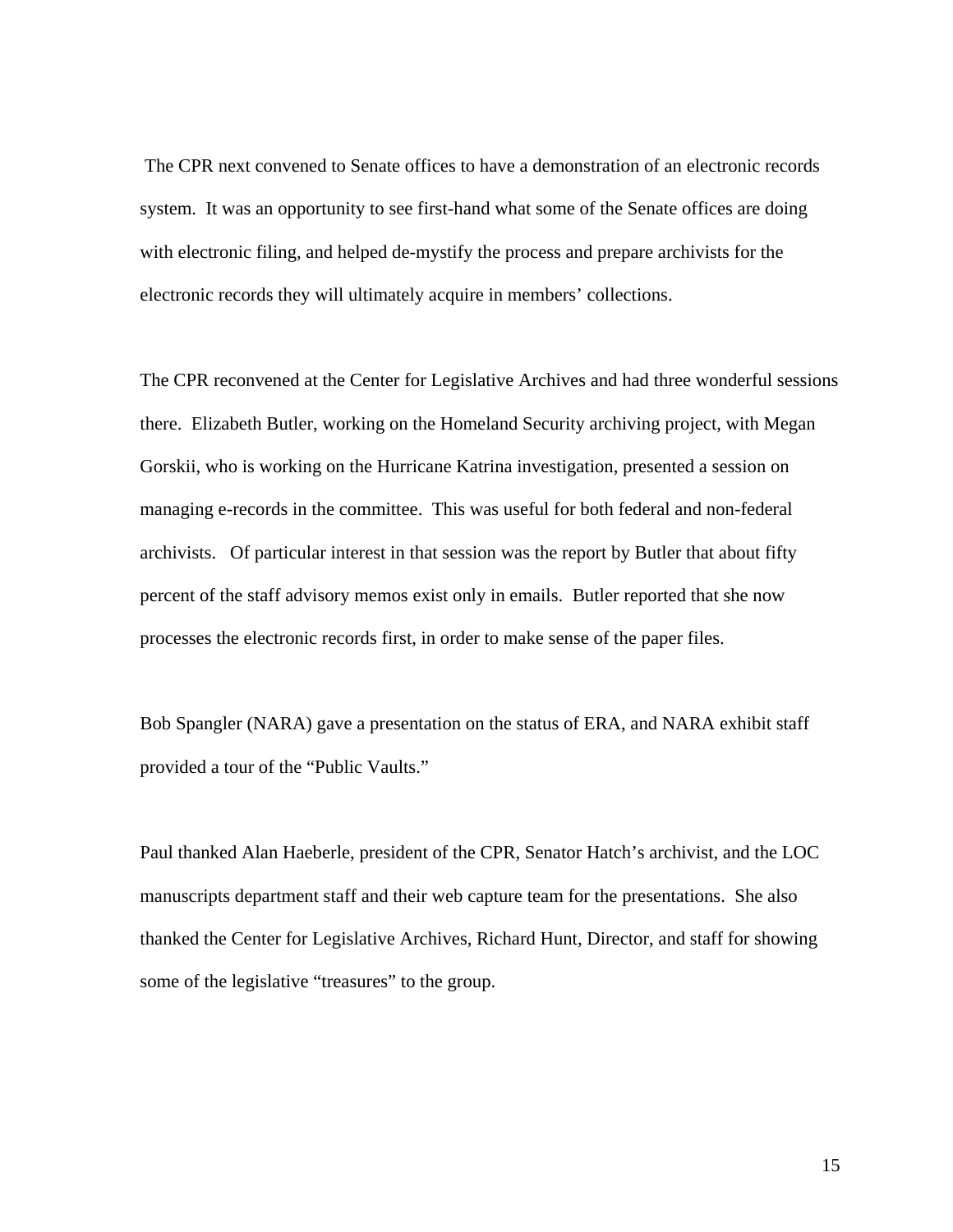Paul noted that this day represented a great example of the kind of collaboration that is recommended in the Fourth Report.

Haas reported that before the election the House had 37 members who expected to leave, but the total grew after the election to 67 members. The Clerk's office has worked on outreach to the departing members on their papers issues, and also with the incoming members, giving them a copy of the records management manual and helping them as they begin their operations.

Haas noted that there had been several briefings, including six transition briefings for members. Those meetings were led by the chief administrative officer in the House, with Robin Reeder's participation. In addition, we held three briefings for majority and minority committee staff, to stress the importance of keeping and processing records. She stated that it has been quite an interesting process professionally handled on all sides, and that the Clerk's office has been really busy providing our committee staff with boxes and labels. She thanked the Archives for their assistance as well

Emily Reynolds thanked Karen Paul and Dick Baker for their influence and help with educating members and staff on an every day basis, and for working very early with the Senate's four retiring members, some of whom have made decisions with regard to the disposition of their collections.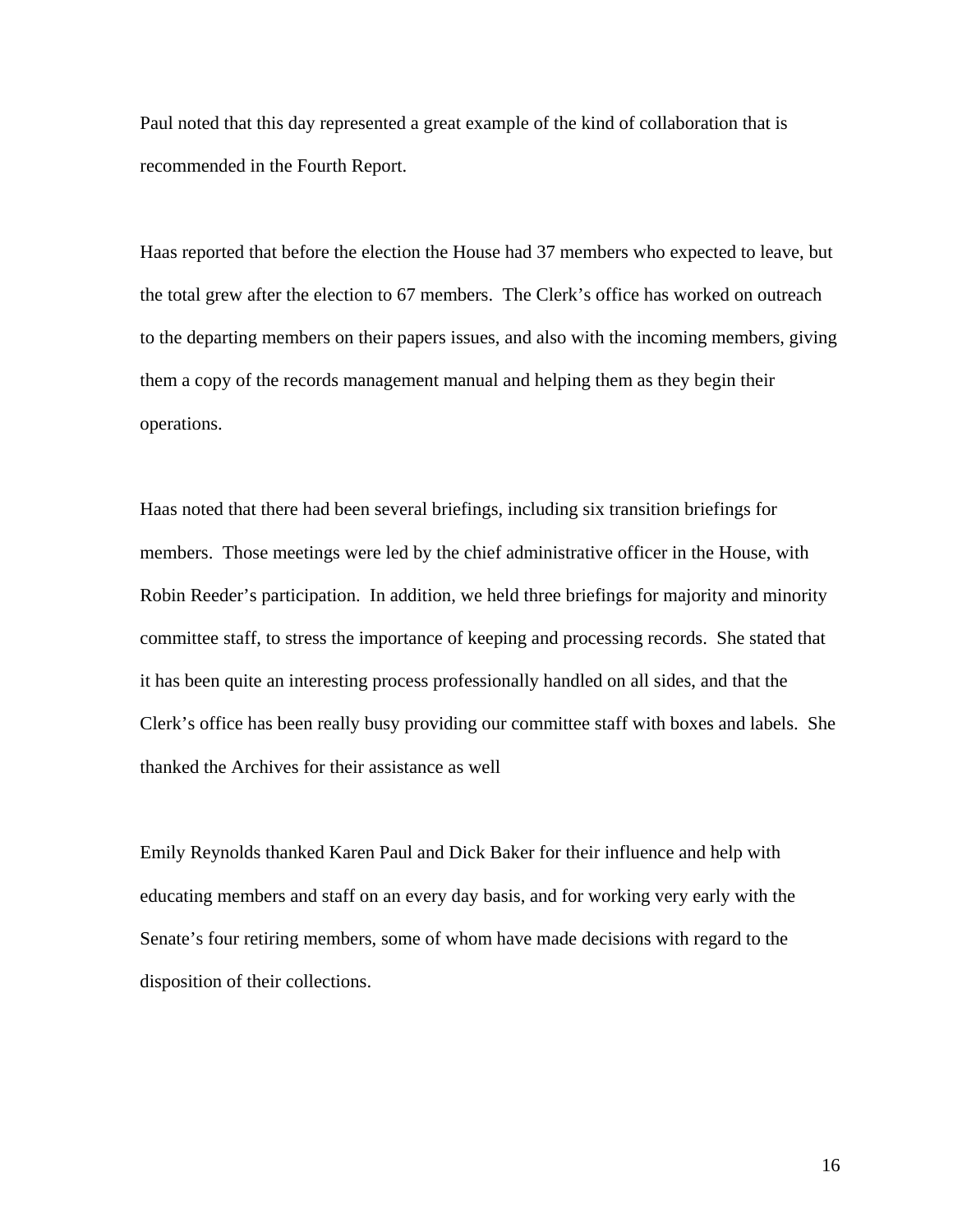Reynolds asked Paul to talk about her experience with the effect of committee changes on official records.

Paul said her office is in constant contact with the chief committee clerks. It's an interesting contrast with the House, as the Senate is more of a continuing body so the offices that are very busy now are those that are scheduled to move into new offices, such as the Energy Committee, or those whose chairs or ranking members have retired. Paul said she did not find that her office was experiencing any unusual challenges or stresses at this time.

What has been very interesting in regard to the committees is the number of people who have only electronic files and no paper files. This Congress is a turning point in regard to electronic records. Senate Committees on Foreign Relations, Banking, Commerce, and a whole sub-committee on Homeland Security have no paper. If the committee has an archivist, that person facilitates the archiving of the electronic records. If not, then Paul has to work with the systems person to devise a way to archive the electronic records. She feels that they are keeping up, but never know what is being lost. In fact, the Energy Committee is now talking about setting up a knowledge management system, or at least a prototype of one for the next Congress. The real challenge is keeping up with the transition to electronic record keeping systems.

With the members and their papers, we have a team approach that works very well that has been developed gradually over the years and has proven itself. It is helpful for members to know they have support from the fifteen of us on the team. In the offices of defeated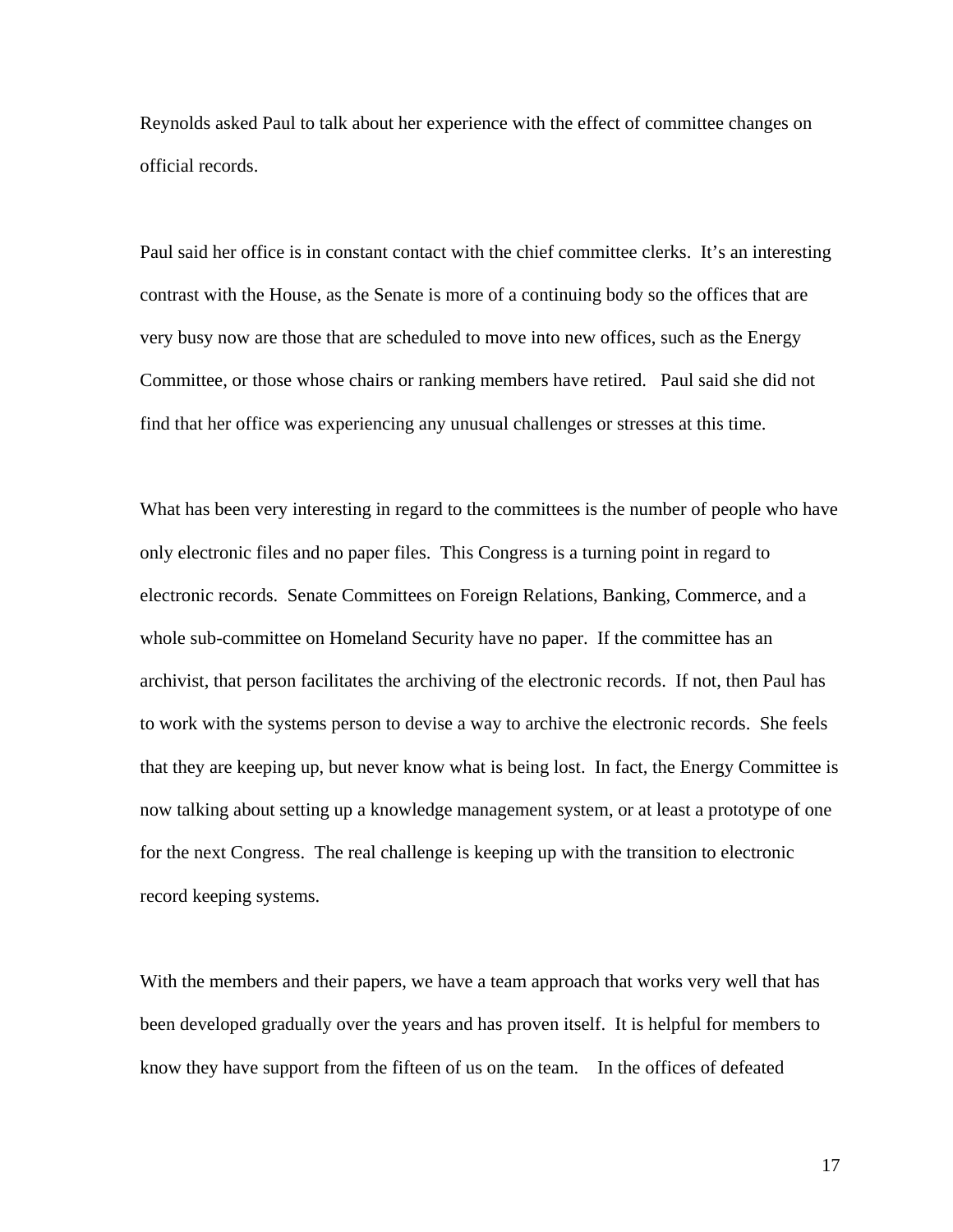members, three of the members' papers are going to repositories, and three of the members are doing a fantastic job in archiving their records to private storage. Their offices have hired History Associates to compile an inventory, because one thing our office has stressed over the years is to not send a collection out without having an inventory, so you can designate access provisions. Offices have taken that to heart and are following through on compiling inventories.

Reynolds agreed that there is more professionalism now in regards to the disposition of members' papers. She cited the fact that Alan Haeberle and Elizabeth Butler are here from a member's office and a committee operation, and Nan Mosher, from Senator McConnell's office, shows dedication to the issue. She noted that Karen Paul has been such a driving force behind professionalizing this whole process, as well as the Senate office managers and administrative managers. This is another area where tremendous strides have been made in recent years.

Joe Cooper remarked that he was thunderstruck by how much of the material is not in paper anymore and felt this is really critical. He questioned how the electronic records were preserved, and if there is a task force between the National Archives and the House and Senate working on it, and asked for a briefing on the status.

Richard Hunt responded that it can most clearly be seen in the experiences of Elizabeth Butler and Megan Gorskii where they see records created more and more in digital form. When the committee staff begins to accumulate digital files and see the size of these files,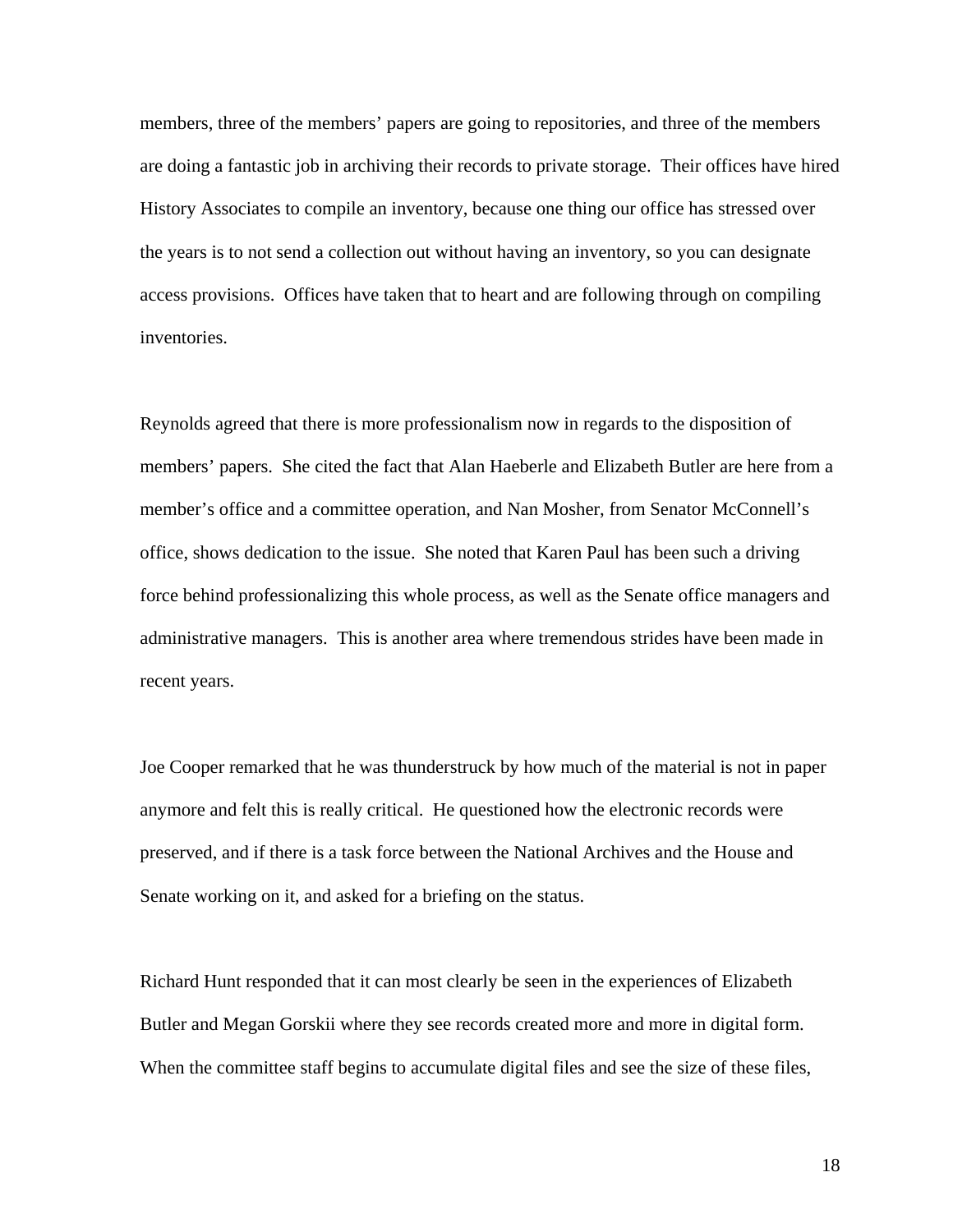they call the Center, and we invite electronic records experts from Archives II to look at the committee's system and records formats. NARA's electronic records experts provide current guidance on preserving the records in particular formats compatible with what the Archives requires. At some future date, these records will be migrated into and preserved by the Electronic Records Archives. Eventually, the Electronic Records Archives will handle access and storage of data, but in the meantime, NARA will preserve data so it will be ready to transfer into ERA when it is up and running.

Cooper then asked if this service is available for people who want to give their papers to a congressional center or to a library as well.

Hunt responded that ERA is for official records only, although we meet with archivists responsible for members' papers and try to give them advice on preservation formats and transfer guidance. Hopefully this will benefit the home-state repository that eventually receives them.

Cooper asked if the ACSC has a committee working on this issue.

Hunt replied that one of the interesting ideas that came up at the last ACSC meeting was a suggestion that the association should consider forming a consortium to share the cost of storing, preserving, and providing access to electronic records; that way, the costs could be shared and distributed across centers, and a contractor could handle the electronic records for all.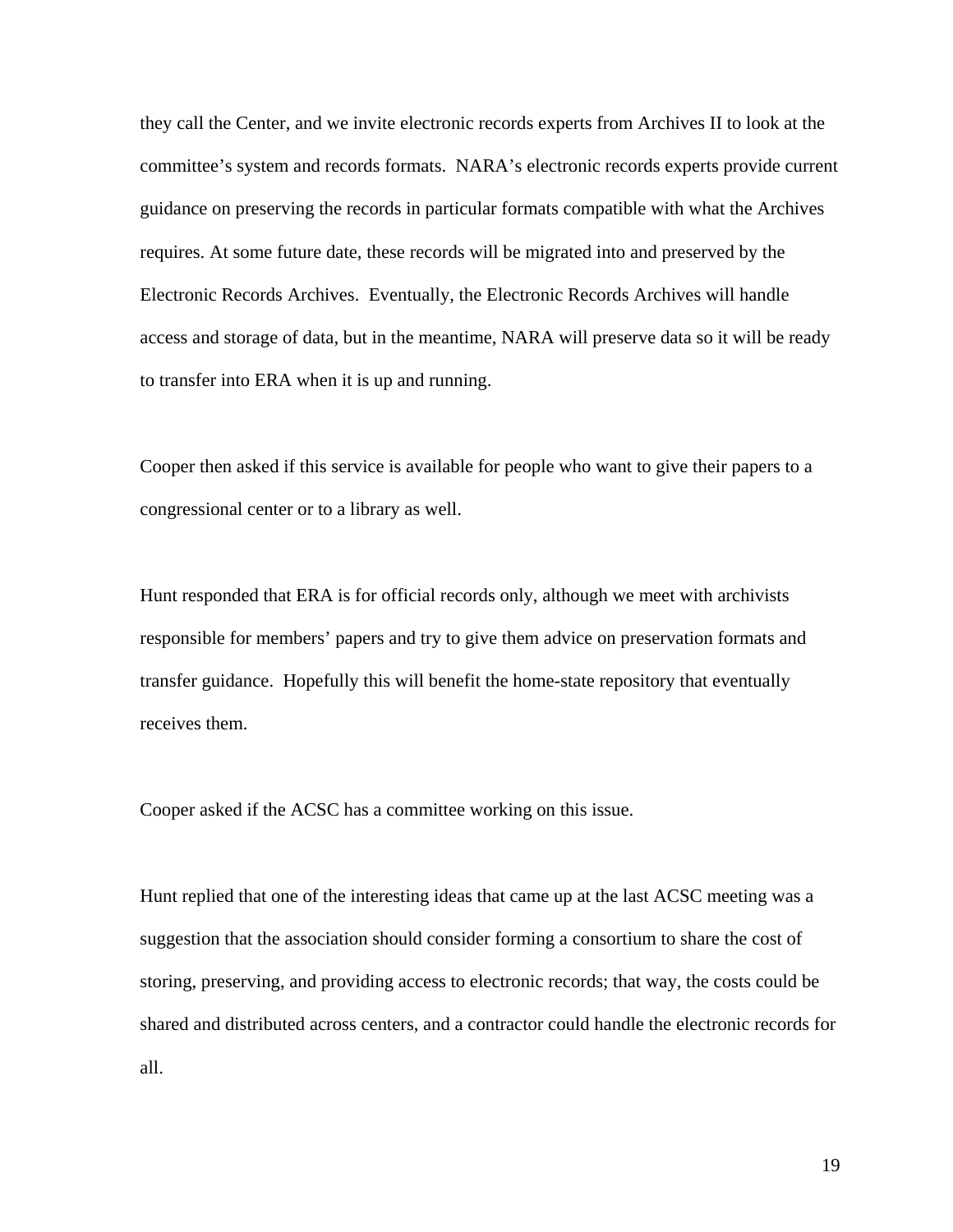Weinstein offered that if you want to see the dimensions of the problem, the next time you are at the Archives go through the Public Vaults exhibits to the place he calls the "Tower of Electronic Obsolescence," because you see an absolutely overwhelming amount of obsolescent software and hardware.

Gherman remarked that this discussion follows his earlier sentiment that the most critical area is the preservation of digital information, which requires work in unison with university committees at all levels. This is the tip of the iceberg. In a short period of time we may not be able to get at all the basic scientific data our nation has created. It is an immense problem that we in society have to start thinking about. No one is coordinating efforts to address the crisis that we face.

Cooper said he knew that the Archives and congressional committees are aware of the challenges, but he hoped the Advisory Committee would get more involved with this problem. This is a crisis, he noted, and when the information is gone, it is gone forever.

**VIII. Activities Report of the Center for Legislative Archives – Richard Hunt** Haas recognized Richard Hunt, the Director of the Center for Legislative Archives at the National Archives, for an update on the Center's activities.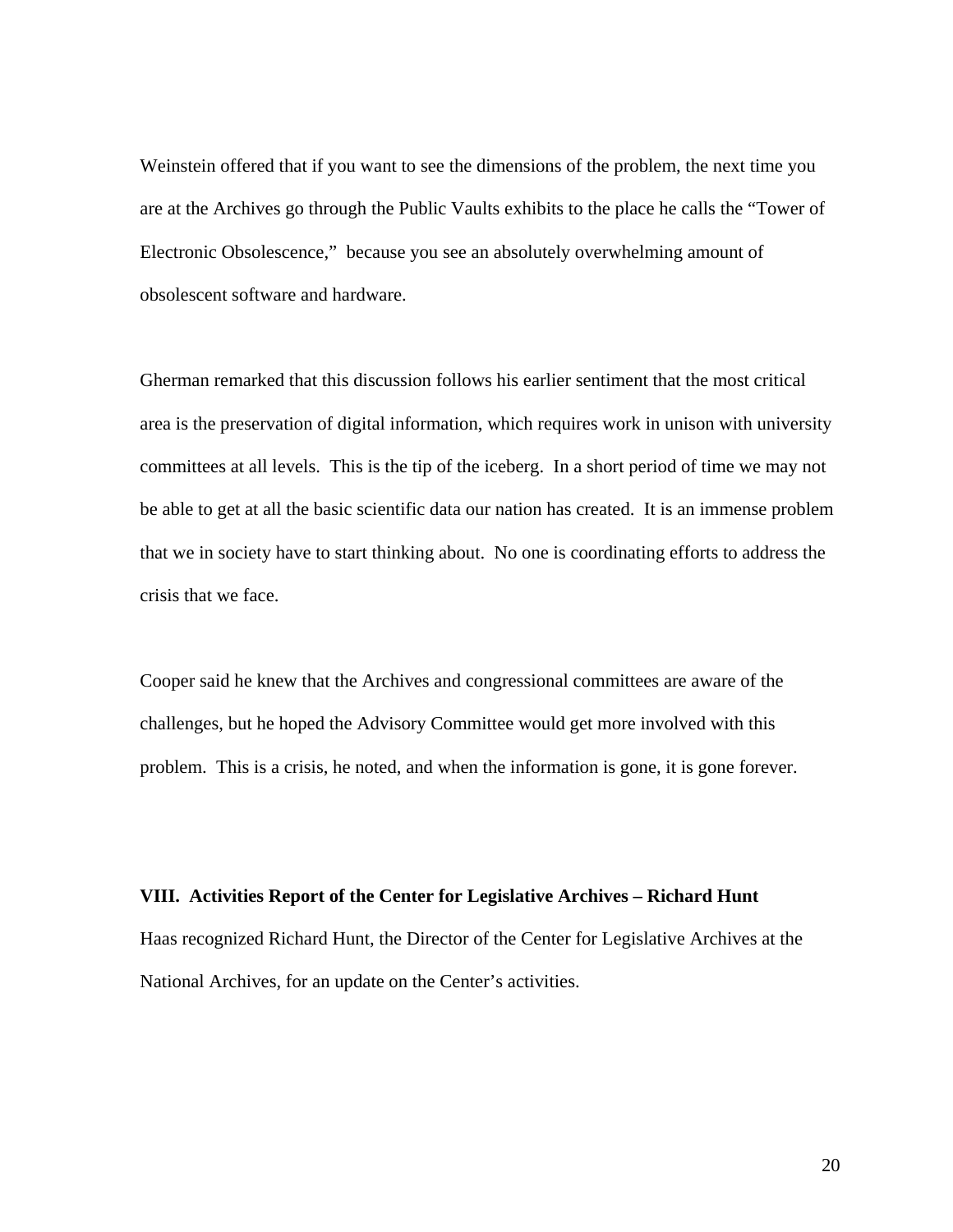Hunt focused on activities in five areas, all emanating from the Fourth Report. He wanted to underscore Dick Baker's point that the Advisory Committee has transformed the Center for Legislative Archives over the last 15 years. It raised the bar higher every time we met and challenged us to do more, and then gave us the support to allow us to do more.

First, Hunt announced that on Friday, December 1, he received the signed records schedule from the Congressional Research Service at the Library of Congress, which now has agreed to send its permanent records to the Center. The committee has encouraged CRS to take this step for many years, so this accomplishment should be duly noted.

Second, one of the major accomplishments of the last few years was the move of the legislative "treasures" of the House and Senate. Some of the most valuable documents had been removed to a safe location, and in September they were returned to the new Legislative Treasure Vault. We have had visits from the newly-elected senators, and a special visit by the Speaker of the House and his staff. The responses of all visitors underscore that these tours raise awareness of the importance of the historical records of Congress.

Third, NARA's capture of the 109<sup>th</sup> Congressional websites is nearly complete. Over the last two weeks, House and Senate websites have been crawled and archived. An Internet archive firm has been contracted to conduct the crawl, the same firm that has done web-crawls for the national libraries of France, Australia, and Great Britain, and for LOC. The yield of the 109<sup>th</sup> Congressional website harvest is about 240 gigabytes of web content. After testing and quality control measures are completed, on January 17, 2007, the  $109<sup>th</sup>$  Congressional web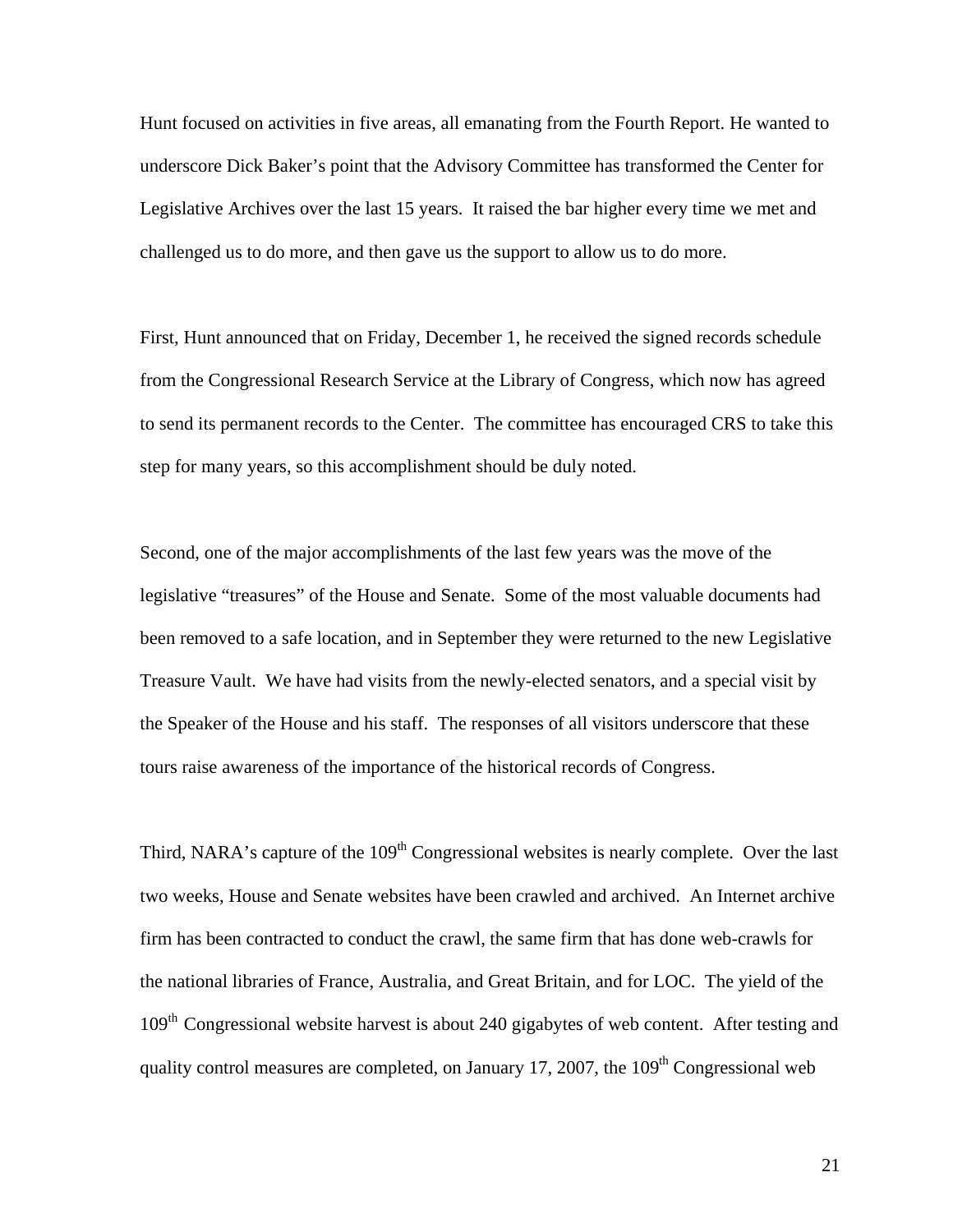harvest will be posted next to the 2004 Presidential term web harvest. With the 2004 and 2006 snapshots of committee websites, you can begin to see the evolution of the websites. The web harvest is a major accomplishment due to this committee's attention, and to a diplomatic query from Karen Paul after the 2004 Presidential web harvest.

Fourth, on December 14, the National Archives is providing a briefing at the request of legislative branch CIO's and IT managers on best practices in records management, the status of ERA, and the preservation of electronic records. Hunt would also like to see some kind of task force that begins to study the mosaic of electronic records systems throughout the legislative branch, including House and Senate official records and members' offices, to survey the landscape of electronic records on the Hill. Once the universe is defined, we can begin to address records issues more systematically.

Fifth, Hunt reported on the processing, review, declassification, redaction, and release of the 9/11 Commission records, which are scheduled to be open in January 2009. The records have been called the most complex and sensitive collection in National Archives custody. Understanding their historic value and how extraordinary it was for them to come to the National Archives and to be within the Center's custody, Hunt expressed his appreciation for the enormity of the tasks ahead of them. Hunt said he would have more to report in the future, but one of the central requirements for progress, in order to review and declassify the materials, is cooperation from the agencies with equity interest in these records. The Archivist, and Michael Kurtz, have taken the lead on seeking this cooperation from executive branch agencies.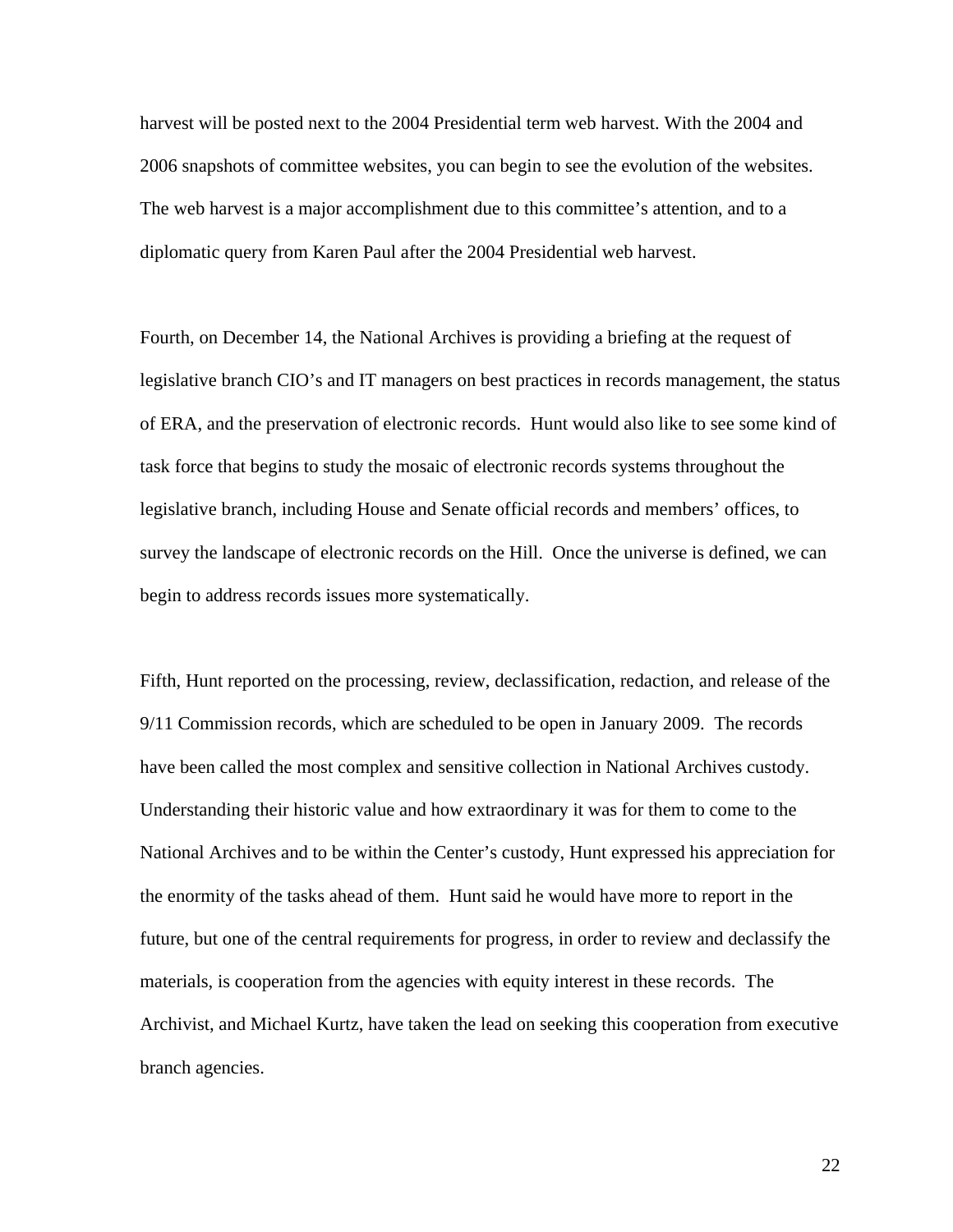Hunt said it is incumbent on him to report the progress on these endeavors to this committee, since the Center was created to develop special expertise on House and Senate records, access rules, and the intricacies of the legislative process. The 9/11 Commission records, however, present challenges in areas where the Center has not developed expertise. The Office of Records Services in Washington has been generous in sharing that expertise, but Hunt wanted the committee to be aware of the impact of the tasks associated with the commission's records on the Center's resources.

Last, Hunt expressed his appreciation to the committee for its guidance and support, and said a special thanks to the co-chairs, Karen Haas and Emily Reynolds for their leadership.

The Archivist added a few words to Hunt's report, which he called an excellent one. He said the Archives is moving ahead in fairly effective ways on the electronic issues. He thought we have the technical solutions to the issues that have been raised before the committee. The National Archives is working with a whole range of government research institutions, private research institutions, universities such as Stanford with their super computer laboratory, Georgia Tech, and the LOC. The Archives is building a system that will be both transferable and scaleable that will be usable to the full range of government if, and this is a big if, funding comes through. Without funding, there will be a crisis. It won't be a crisis if the funding is approved.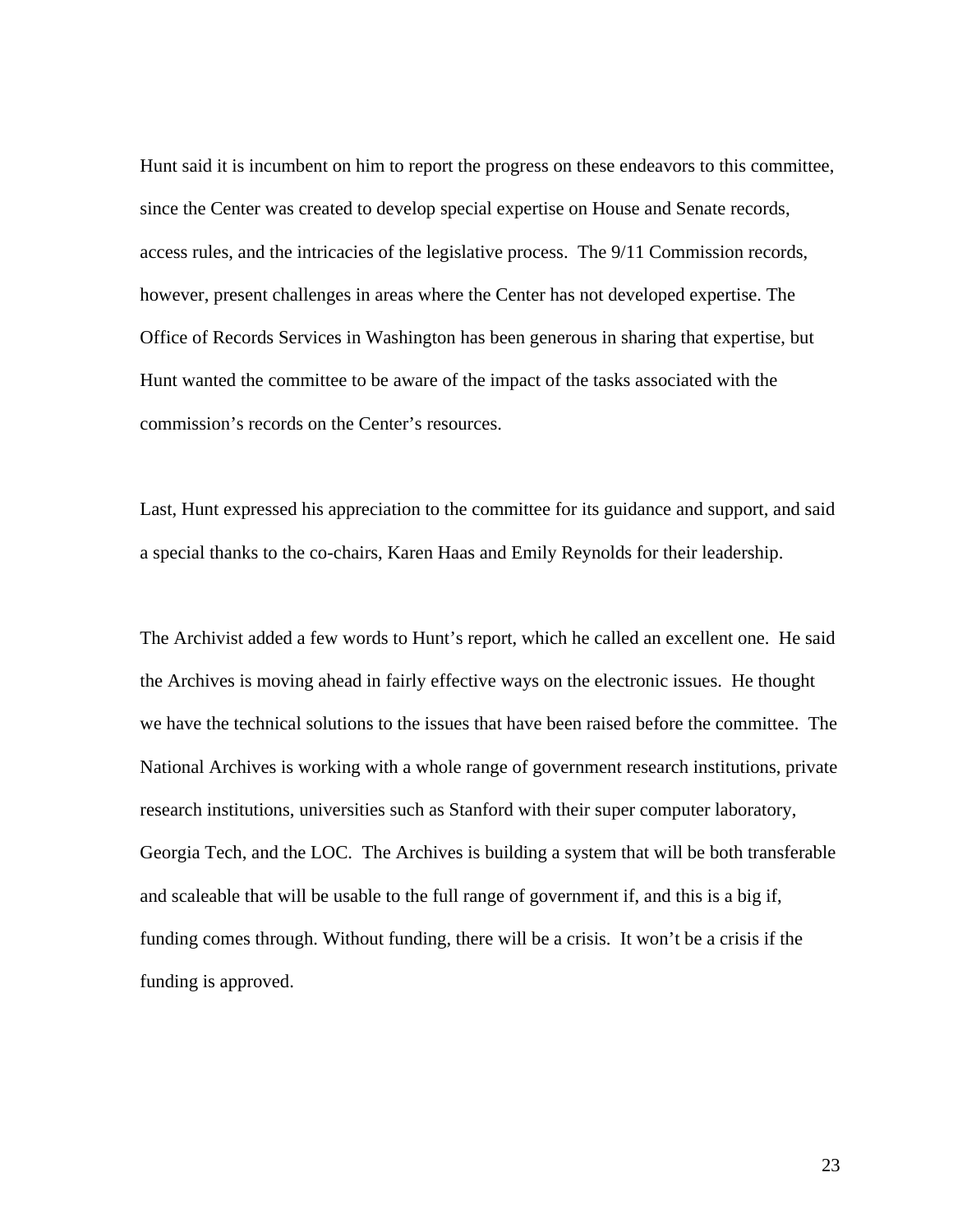The Archivist reported that he had just returned from a meeting of one hundred-and-ninety nations' archivists in Curacao. The one thing that became clear to him was that if you wanted to draw the distinction between failed countries—countries that had virtually insuperable problems—and countries that were on the way to solving these problems, you could look at whether countries had an authentic, honest, legitimate records preservation and management procedures. The ones that were keeping their records effectively, and had kept their records effectively, no matter how poor, were on the road to a more responsible society. Unfortunately, there are a huge number of countries that do not recognize the critical importance of archives.

The Archivist noted that this committee is unique in a variety of ways. Our colleagues in the United Kingdom, France, Germany, Japan, and elsewhere haven't reached the point where they have recognized the need for such a committee. As Emily Reynolds and Karen Haas were saying, this is a professional, bi-partisan committee, and it is stunning because so much more work gets done on that basis. He said he would like to thank Haas and Reynolds one final time from the Archivist of the United States for the extraordinary leadership that these two professionals have given this committee.

Reynolds thanked the committee, and Haas thanked Hunt and his staff for their help and support for making this possible.

Guy Rocha announced that Senate Majority Leader-Elect Harry Reid met with a group from the SAA to receive the J. Franklin Jameson Archival Advocacy Award for, among other